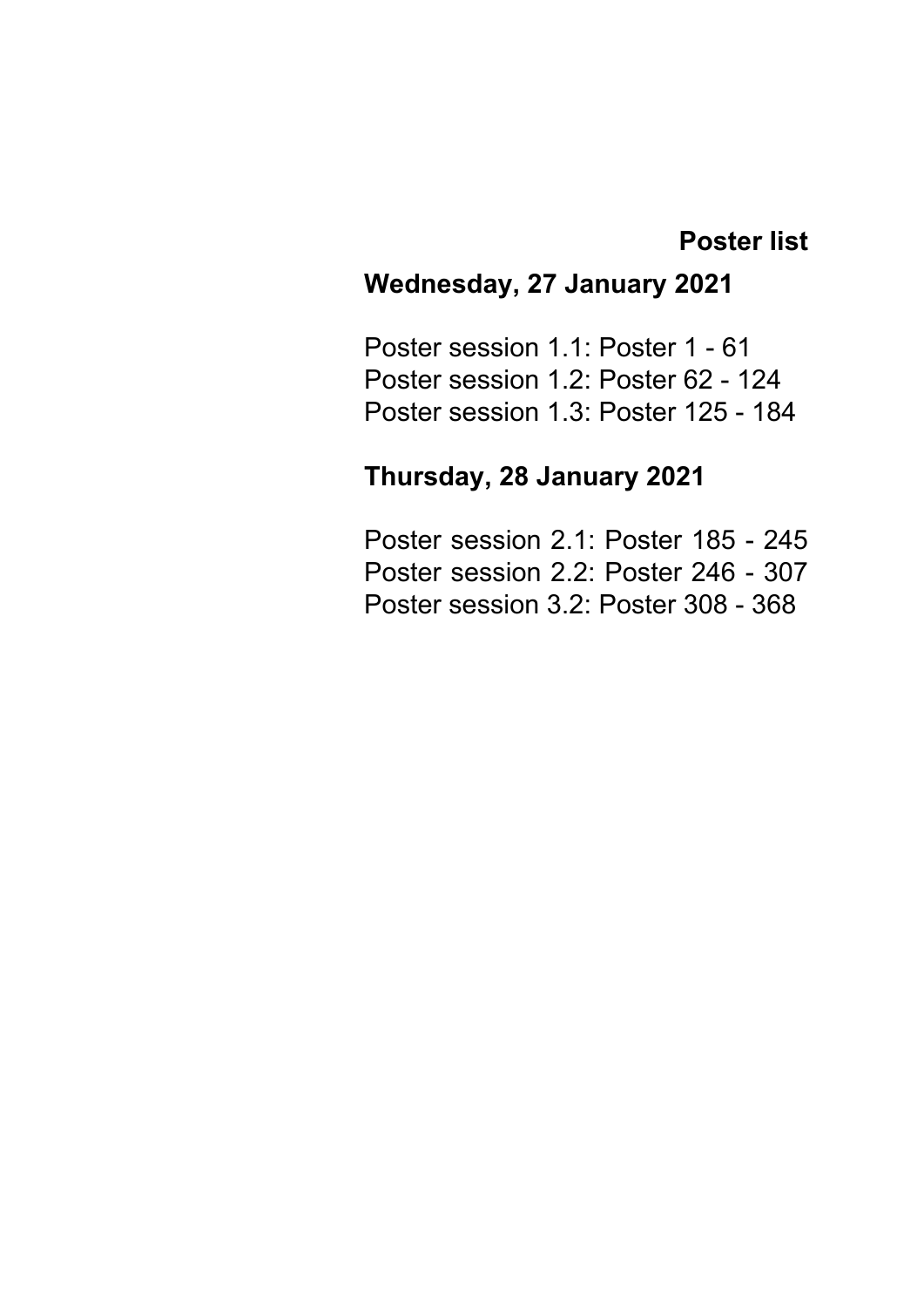## **III.1 European XFEL**

- 1. MS-SPIDOC: Native mass spectrometry for single particle imaging *T. Kierspel, A. Kádek, K. Lorenzen and C. Uetrecht*
- 2. 3D printed microfluidic mixers and nozzles for structural biology *J. Knoska, R. Zahoor, M. Heymann, D. Oberthuer, P. Villanueva-Perez, G.E. Pena Murillo, S. Awel, L. Adriano, B. Sarler, S. Bajt and H.N. Chapman*
- 3. The SCS instrument optical laser delivery *L. Mercadier, R. Carley, R. Gort, N. Agarwal, C. Broers, J.T. Delitz, N. Gerasimova, D. Hickin, L. Le Guyader, G. Mercurio, A. Reich, J. Schlappa, M. Teichmann, B. Van Kuiken, A. Yaroslavtsev and A. Scherz*
- 4. Characterization of  $\mu$ m-focused FEL beam and MHz positional jitter at the SCS Instrument *G. Mercurio, C. Broers, R. Carley, J.T. Delitz, N. Gerasimova, L. Le Guyarder, L. Mercadier, A. Reich, J. Schlappa, M. Teichmann, A. Yaroslavtsev, M. Cascella, K. Setoodehnia, M. Schneider, B. Pfau, S. Eisebitt, V. Vozda, V. Hajkova, L. Vysin, T. Burian, J. Chalupský, L. Juha, S.G. Alcock, I. Nistea, D. La Civita, D. Lomidze, A. Samartsev, M. Turcato, H. Sinn, M. Vannoni and A. Scherz*
- 5. Ultrafast dynamics in electronic band structure of optically excited epitaxial FeRh: X-ray absorption spectroscopy and density functional theory approach *N. Agarwal, L. le Guyader, J. Ander Arregi, R. Carley, A. Yaroslavtsev, I. Vaskivskyi, D. Turenne, R. Kurta, M. Izquierdo, G. Mercurio, L. Mercadier, R. Gort, N. Gerasimova, J. Schlappa, M. Teichmann, A. Reich, J.T. Delitz, C. Broers, M. Turcato, D. Lomidze, A. Samartsev, K. Setoodehnia, F. Erdinger, A. Castoldi, S. Maffessanti, M. Porro, S. Molodtsov, C. Back, H. Duerr, V. Uhlir, A. Lichtenstein and A. Scherz*
- 6. Characterizing the structural landscape of a nanoparticle ensemble using single particle diffractive imaging

*Y. Zhuang, A. Mall, T. Wollweber, P.L. Xavier, J. Bielecki, Z. Shen, B.J. Daurer, A.K. Samanta, S. Awel, R. Bean, A. Barty, T. Ekeberg, M. Bergemann, A.D. Estillore, K. Giewekemeyer, M.S. Hunter, M. Karnevskiy, R.A. Kirian, H. Kirkwood, H. Fangohr, Y. Kim, J. Koliyadu, H. Lange, R. Letruin, J. Lübke, T. Michelat, A.J. Morgan, N. Roth, T. Sato, M. Sikorski, F. Schulz, J.C.H. Spence, P. Vagovic, L. Worbs, O. Yefanov, F.R.N.C. Maia, D.A. Horke, J. Küpper, N.D. Loh, A.P. Mancuso, H.N. Chapman and K. Ayyer*

- 7. Femto-second holographic X-ray imaging with single FEL pulses *J. Hagemann, M. Vassholz, H. Hoeppe, M. Osterhoff, J.M. Rosselló, R. Mettin, F. Seiboth, A. Schropp, J. Möller, J. Hallmann, C. Kim, M. Scholz, U. Boesenberg, R. Schaffer, A. Zozulya, W. Lu, R. Shayduk, A. Madsen, C.G. Schroer and T. Salditt*
- 8. 2D Structure Determination via Fluctuation X-ray Scattering *T. Berberich, S. Molodtsov, A. Lichtenstein and R. Kurta*
- 9.  $\mu$ -second equilibrium and non-equilibrium dynamics probed at the European XFEL *F. Lehmkühler, F. Dallari, A. Jain, M. Sikorski, J. Möller, L. Frenzel, I. Lokteva, G. Mills, M. Walther, F. Schulz, M. Dartsch, V. Markmann R. Bean, Y. Kim, P. Vagovic, A. Mancuso, A. Madsen and G. Grübel*
- 10. XFEL-Induced Synthesis of  $\varepsilon$ -Iron Nitride at High Pressures *H. Hwang and Y. Lee on behalf of EuXFEL Community Proposal 2292*
- 11. The Unified Sample Workflow at the EuXFEL *C. Deiter, A. Kardoost and J. Schulz*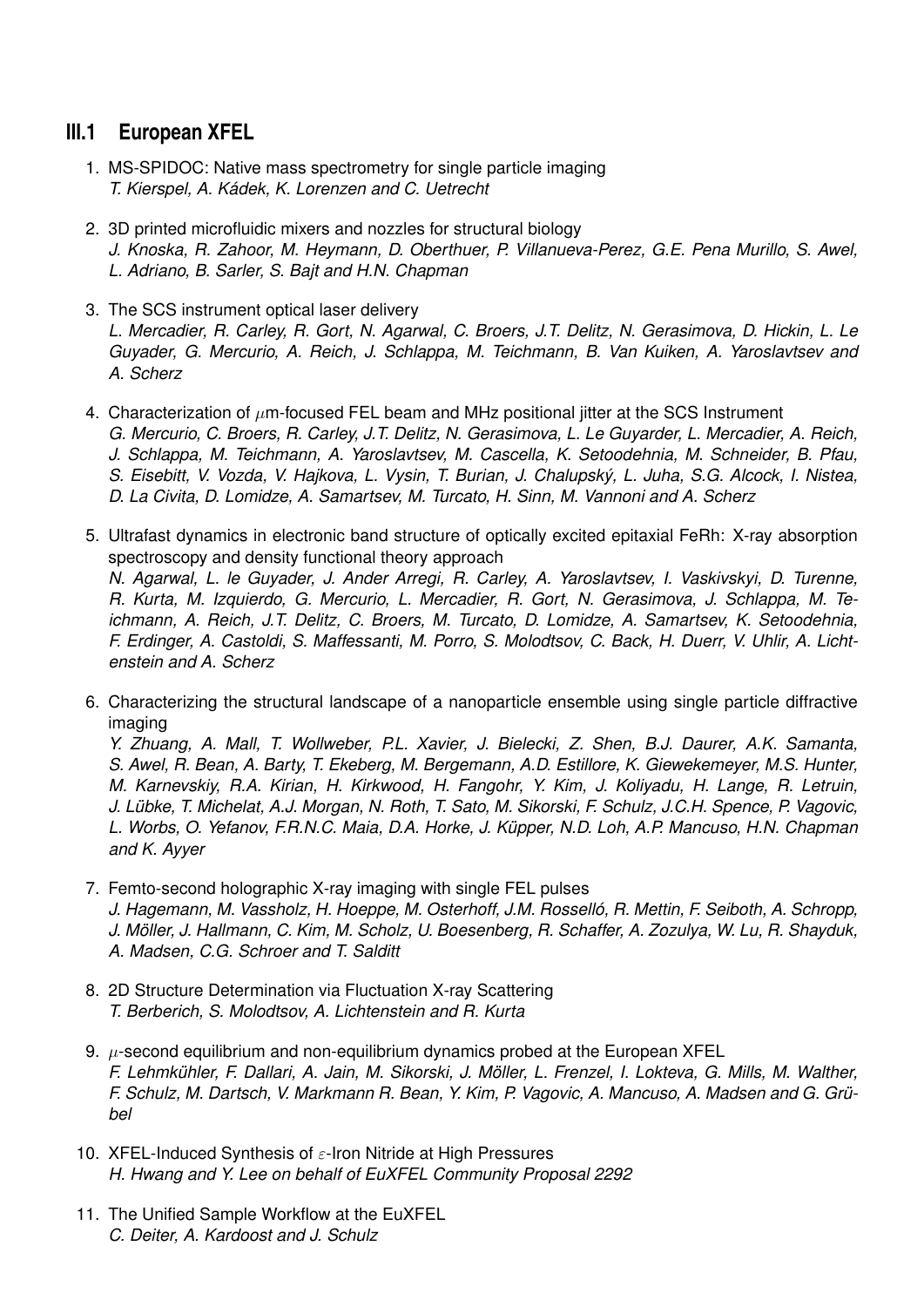12. High spatial coherence and short pulse duration revealed by the Hanbury Brown and Twiss interferometry at the European XFEL

*R. Khubbutdinov, N. Gerasimova, G. Mercurio, D. Assalauova, J. Carnis, L. Gelisio, A. Ignatenko, Y.Y. Kim, R. Kurta, D. Lapkin, O. Gorobtsov, A.P. Menushenkov, M. Scholz, A. Scherz and I.A. Vartanyants*

- 13. A Rapid Scanning Stage for the Instruments of the EuXFEL *C. Deiter, M. Kitel, E. Delmas and J. Schulz*
- 14. Simulations of Phonon Modes in Laser-Plasma Compressed Solids *O. Karnbach, P. Heighway, D. McGonegle, A. Comley, R. Rudd, G. Gregori and J. Wark*
- 15. Characterization of a laser-irradiated dense-plasma surface using a grazing-incidence X-ray scattering

*M. Banjafar, L. Randolph, T.R. Preston, T. Yabuuchi, M. Makita, N.P. Dover, C. Rödel, S. Göde, Y. Inubushi, G. Jakob, J. Kaa, A. Kon, J.K. Koga, D. Ksenzov, T. Matsuoka, M. Nishiuchi, M. Paulus, F. Schon, K. Sueda, Y. Sentoku, T. Togashi, M. Vafaee-Khanjani, M. Bussmann, T.E. Cowan, M. Kläui, C. Fortmann-Grote, A.P. Mancuso, T. Kluge, C. Gutt and M. Nakatsutsumi*

- 16. Reference-enhanced SPI with applications towards heterogeneity *A. Mall and K. Ayyer*
- 17. Monochromatic operation of the SASE3 beamline at European XFEL *N. Gerasimova, D. La Civita, L. Samoylova, M. Vannoni, R. Villanueva, R. Carley, R.Gort, L. Le Guyarder, D. Hickin, L. Mercadier, G. Mercurio, J. Schlappa, M. Teichman, A. Yaroslavtsev, A. Scherz and H. Sinn*
- 18. Pump-probe TR-SFX for Structural Dynamic Studies of Flexible Metal Organic Frameworks (MOFs) at the European XFEL *J.M. Martin-Garcia, J. Castells-Gil, J. Navarro and C. Marti-Gastaldo*
- 19. Observation of fluctuation-mediated picosecond nucleation of a topological phase *F. Büttner, B. Pfau, M. Böttcher, M. Schneider, G. Mercurio, C.M. Günther, P. Hessing, C. Klose, A. Wittmann, K. Gerlinger, L.-M. Kern, C. Strüber, C. von Korff Schmising, J. Fuchs, D. Engel, A. Churikova, S. Huang, D. Suzuki, I. Lemesh, M. Huang, L. Caretta, D. Weder, J.H. Gaida, M. Möller, T.R. Harvey, S. Zayko, K. Bagschik, R. Carley, L. Mercadier, J. Schlappa, A. Yaroslavtsev, L. Le Guyarder, N. Gerasimova, A. Scherz, C. Deiter, R. Gort, D. Hickin, J. Zhu, M. Turcato, D. Lomidze, F. Erdinger, A. Castoldi, S. Maffessanti, M. Porro, A. Samartsev, J. Sinova, C. Ropers, J.H. Mentink, B. Dupe, G. SD Beach and S. Eisebitt*
- 20. MooNpics A European wide metrology round-robin test *S. Schmidtchen, I. Freijo Martin, M. Vannoni, E. Plönjes and H. Sinn*
- 21. F(ixed)GIPD the only way of using AGIPD? *O. Yefanov, M. Galchenkova, D. Oberthuer and H.N. Chapman*
- 22. Surface dynamics of solids upon high intensity laser irradiation investigated by grazing-incidence xray scattering

*L. Randolph, M. Banjafar, T. Preston, T. Yabuuchi, M. Makita, N. Dover, C. Rödel, S. Göde, Y. Inubushi, G. Jakob, J. Kaa, A. Kon, J. Koga, D. Ksenzov, T. Matsuoka, M. Nishiushi, M. Paulus, F. Schon, K. Sueda, Y. Sentoku, T. Togashi, M. Vafaee-Khanjani, M. Bussmann, T. Cowan, M. Kläui, C. Fortmann-Grote, A. Mancuso, T. Kluge, C. Gutt and M. Nakatsutsumi*

- 23. Optical Laser Capabilities and Applications at SPB/SFX *J. Koliyadu, R. Letrun, T. Sato, H. Kirkwood, J. Liu, M. Emons, T. Jezynski, N. Reimers, L. Lopez, C. Takem and A.P. Mancuso*
- 24. Reconstruction of 3D information from limited set of projections *O. Bernát*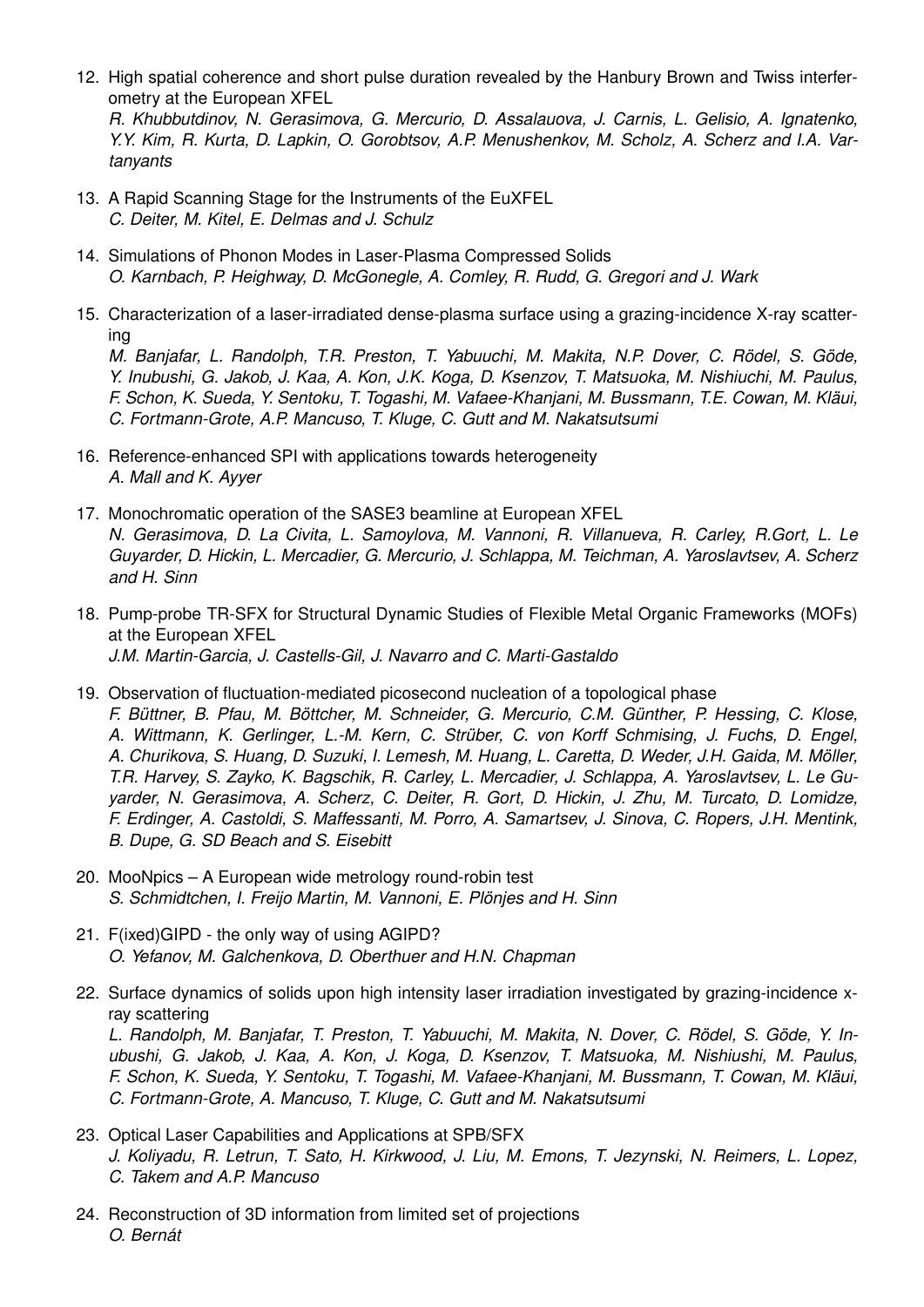- 25. The Effect of Intensity Fluctuations on Sequential X-ray Photon Correlation Spectroscopy at the X-ray Free Electron Laser Facilities *Y. Cao, D. Sheyfer, Z. Jiang, S. Maddali, H. You, B.-X. Wang, Z.-G. Ye, E.M. Dufresne, H. Zhou, G.B. Stephenson and S.O. Hruszkewycz*
- 26. Decreased Sample Consumption for Serial Femtosecond Crystallography with Electronically Induced Segmented Flow Injection *D. Doppler, M. Sonker, A. Egatz-Gomez, G. Nelson, J. Cruz Villarreal, R. Nazari, S. Zaare, D. Thifault, R. Fromme, S. Botha, T. Grant, P. Fromme, R. Kirian and A. Ros*
- 27. Liquid Jet Standardization and Characterization at European XFEL *J. Valerio and J. Schulz*
- 28. Time-resolved pump-probe experiments using the Pulsed Magnetic (PUMA) Field Setup at the MID Instrument *K. Kazarian, J. Moore, I. Lobato, K. Sukharnikov, C. Youngman, R. Schaffer, A. Zozulya, A. Rodriguez-Fernandez, U. Boesenberg, J. Hallmann, W. Lu, J. Moeller, M. Scholz, R. Shayduk, G. Gruebel and A. Madsen*
- 29. Optically driven control of 4f-spin and orbital state transitions in rare-earth metals *N. Thielemann-Kühn, T. Amrhein, W. Bronsch, S. Jana, N. Pontius, R.Y. Engel, P.S. Miedema, M. Beye, B.E. van Kuiken, M. Teichmann, R.E. Carley, L. Mercadier, A. Yaroslavtsev, G. Mercurio, L. Le Guyader, N. Agarwal, A. Scherz, P.M. Oppeneer, M. Weinelt and C. Schüssler-Langeheine*
- 30. Exploring stochastic XFEL pulses to study nonlinear X-ray processes *J. Szlachetko, W. Blachucki, J. Czapla-Masztafiak, A. Wach, J. Sa and Y. Kayser*
- 31. X-ray holography of laser-induced cavitation bubbles and shock waves with single FEL pulses *H.P. Hoeppe, M. Vassholz, J. Hagemann, J.M. Rosselló, M. Osterhoff, R. Mettin, T. Kurz, A. Schropp, F. Seiboth, C.G. Schroer, M. Scholz, J. Möller, J. Hallmann, U. Boesenberg, C. Kim, A. Zozulya, W. Lu, R. Shayduk, R. Schaffer, A. Madsen and T. Salditt*
- 32. CNN-based classification of diffraction patterns in Single Particle Imaging experiments *A. Ignatenko, F. Isensee, D. Assalauova, S.A. Bobkov, L. Gelisio, A.B. Teslyuk, V.A. Ilyin, SPI consortium @ LCLS, A. Aquila and I.A. Vartaniants*
- 33. Ultrafast probing of the atomic structure of supercooled liquid metals *J. Antonowicz, P. Zalden, K. Sokolowski-Tinten, C. Bressler, M. Chojnacki, G. Evangelakis, A.R. Fernandez, K. Fronc, W. Gawełda, K. Georgarakis, A.L. Greer, R.W.E. van de Kruijs, R. Kaminski, D. Khakhulin, D. Klinger, K. Kosyl, K. Kubicek, A. Olczak, P. Dziegielewski, N. Panagiotopoulos, M. Sikora, P. Sun, H. Yousef and R. Sobierajski*
- 34. SARS-CoV-2 Virion Samples for Single Particle Imaging at the European XFEL *D.V. Bagrov, G.S. Gluhov, M.G. Karlova, A.V. Moiseenko, D.S. Litvinov, M.P. Kirpichnikov, K.V. Shaitan, O.S. Sokolova, L.I. Kozlovskaya, A.A. Shishova, A.A. Kovpak, Y.Y. Ivin, A.N. Piniaeva, D.I. Osolodkin, A.A. Ishmukhametov and A.M. Egorov*
- 35. The SQS Scientific Instrument at the European XFEL: status and first results *T. Mazza, T. M. Baumann, R. Boll, A. De Fanis, S. Dold, P. Grychtol, M. Ilchen, A. Kishore, J. Montaño, V. Music, Y. Ovcharenko, N. Rennhack, D. Rivas, A. Rörig, P. Schmidt, S. Usenko, R. Wagner and M. Meyer*
- 36. Ultrafast soft X-ray absorption spectroscopy with shot-noise limited Beam-splitting off-axis zone plate scheme

*L. Le Guyader, M. Beye, A. Eschenlohr, W. Schlotter, F. Döring, Ch. David, N. Agarwal, G. Mercurio, R. Carley, L. Mercadier, R. Gort, N. Gerasimova, J. Schlappa, M. Teichmann, A. Reich, A. Yaroslavtsev, B. van Kuiken, J-T. Delitz, C. Broers, D. Lomidze, A. Samartsev, K. Setoodehnia, F. Erdinger, A. Castoldi, S. Maffessanti, M. Porro, M. Turcato and A. Scherz*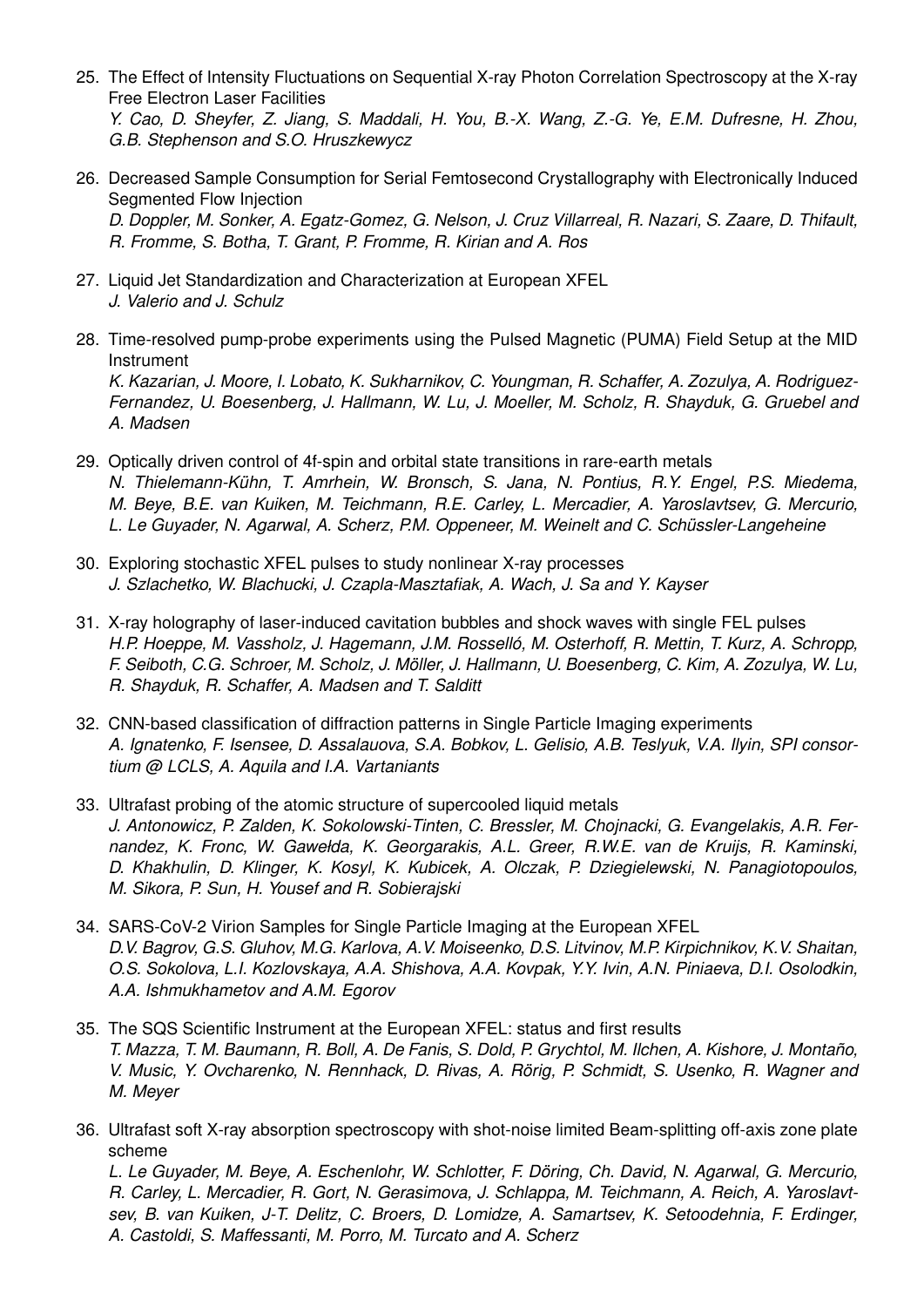- 37. SARS-CoV-2 Virion Samples for Single Particle Imaging at the European XFEL *D.V. Bagrov, G.S. Gluhov, M.G. Karlova, A.V. Moiseenko, D.S. Litvinov, M.P. Kirpichnikov, K.V. Shaitan, O.S. Sokolova, L.I. Kozlovskaya, A.A. Shishova, A.A. Kovpak, Y.Y. Ivin, A.N. Piniaeva, D.I. Osolodkin, A.A. Ishmukhametov and A.M. Egorov*
- 38. Femtosecond bond breaking and charge dynamics in ultracharged peptides *I. Eliah Dawod, N. Timneanu, A. Mancuso, C. Caleman and O. Grånäs*
- 39. Comissioning of the LPD Detector at the FXE Instrument *R.M. Wheater, D. Doblas Jimenez, M. Hart, D. Khakhulin, M. Kuster, C. Milne, M. Turcato, M. Veale, M. Wilson and H. Yousef*
- 40. Programmable DNA-Origami Molecular Scaffolds for Holographic Single-Particle Imaging *P.L. Xavier, N.C. Seeman and H.N. Chapman*
- 41. Femtosecond 3D Diffractive Imaging of Anisotropic Gold Nanoparticles with Soft X-ray Pulses at the EuXFEL

*P.L. Xavier, K. Ayyer, J. Bielecki, A. Samanta, O. Yefanov, L. Gelisio, W. Brehm, F. Trost, A. Estillore, L. Worbs, J. Luebke, J. Knoska, Z. Meznar, S. Awel, G. Pena, H. Fleckenstein, L. Gumprecht, F. Maia, T. Ekeberg, A. Rode, Y. Ovcharenko, R. Boll, M. Ilchen, T. Bauman, S. Bajt, J. Kuepper, M. Meyer and H.N. Chapman*

- 42. Coherent Phonon Exitations in FePt Nanoparticles *D. Turenne, A. Yaroslatev, I. Vaskivkyi, M. Schneider, N. Zhou Hagström, J. Brock, D. Mukkattukavil, N. Agarwal, M. Guiseppe, B. Van Kuiken, V. Unni, R. Gort, R. Carley, Y. Takashi, S. Molodtsov, S. Eizebitt, A. Scherz, E. Jal, S. Bonetti and H. Dürr*
- 43. Coherent Correlation Imaging: High-resolution imaging of stochastic dynamics *C. Klose, F. Büttner, W. Hu, C. Mazzoli, I. Lemesh, J.M. Bartell, M. Huang, C.M. Günther, M. Schneider, A. Barbour, S.B. Wilkins, G.S.D. Beach, S. Eisebitt and B. Pfau*
- 44. Sample Environment for High Magnetic Field and Low Temperature at the MID Instrument *J.D. Moore, J. Schulz, A. Madsen and K. Kazarian*
- 45. Towards Direct Measurements of Temperature and Transport Properties in Warm Dense Matter: meV-IXS from single crystal diamond

*A. Descamps, E.E. McBride, L.B. Fletcher, T.G. White, B. Witte, K. Appel, V. Cerantola, A. Comley, F. Condamine, C. Curry, J.H. Eggert, E. Galtier, M. Gauthier, D.O. Gericke, S. Goede, J. Hastings, O. Humphries, O. Karnbach, J.B. Kim, A. Lazicki, R. Loetzsch, D. McGonegle, G. Monaco, B. Nagler, B. Ofori-Okai, M. Oliver, C.A.J. Palmer, C. Plueckthun, T.R. Preston, R. Redmer, A. Rigby, C. Schoenwaelder, D.G. Senesky, C. Strohm, P. Sun, Th. Tschentscher, I. Uschmann, J.S. Wark, L. Wollenweber, U. Zastrau, G. Gregori and S.H. Glenzer*

- 46. Beam conditioning X-ray optical components at the MID instrument of EuXFEL *A. Zozulya, U. Boesenberg, J. Hallmann, W. Lu, J. Moeller, A. Rodriguez-Fernandez, L. Samoylova, M. Scholz, R. Shayduk, M. Vannoni and A. Madsen*
- 47. The Femtosecond X-ray Experiments (FXE) Instrument of the European XFEL *P. Zalden, F. Ardana-Lamas, M. Biednov, D. Doblas-Jimenez, W. Ehsan, P. Frankenberger, W. Gawelda, D. Khakhulin, M. Knoll, F. Otte, T.-K. Choi, Y. Jiang, F. Alves Lima, A. Rodriguez-Fernandez, V. Tiwari, H. Yousef and C. Milne*
- 48. Imaging Highly Charged Superfluid Helium Nanodroplets *A. Feinberg, R. Tanyag, F. Laimer, B. Senfftleben, M. Gatchell, S. O'Connell, S. Erukala, C. Saladrigas, B. Toulson, A. Hoffman, B. Kamerin, S. Dold, Y. Ovcharenko, T. Moeller, D. Rupp, O. Gessner, P. Scheier and A. Vilesov*
- 49. Machine Learning Powered by Principal Component Descriptors as the Key for Sorted Structural Fit of XANES *A. Martini, A.A. Guda, S.A. Guda, O.V. Safonova and A.V. Soldatov*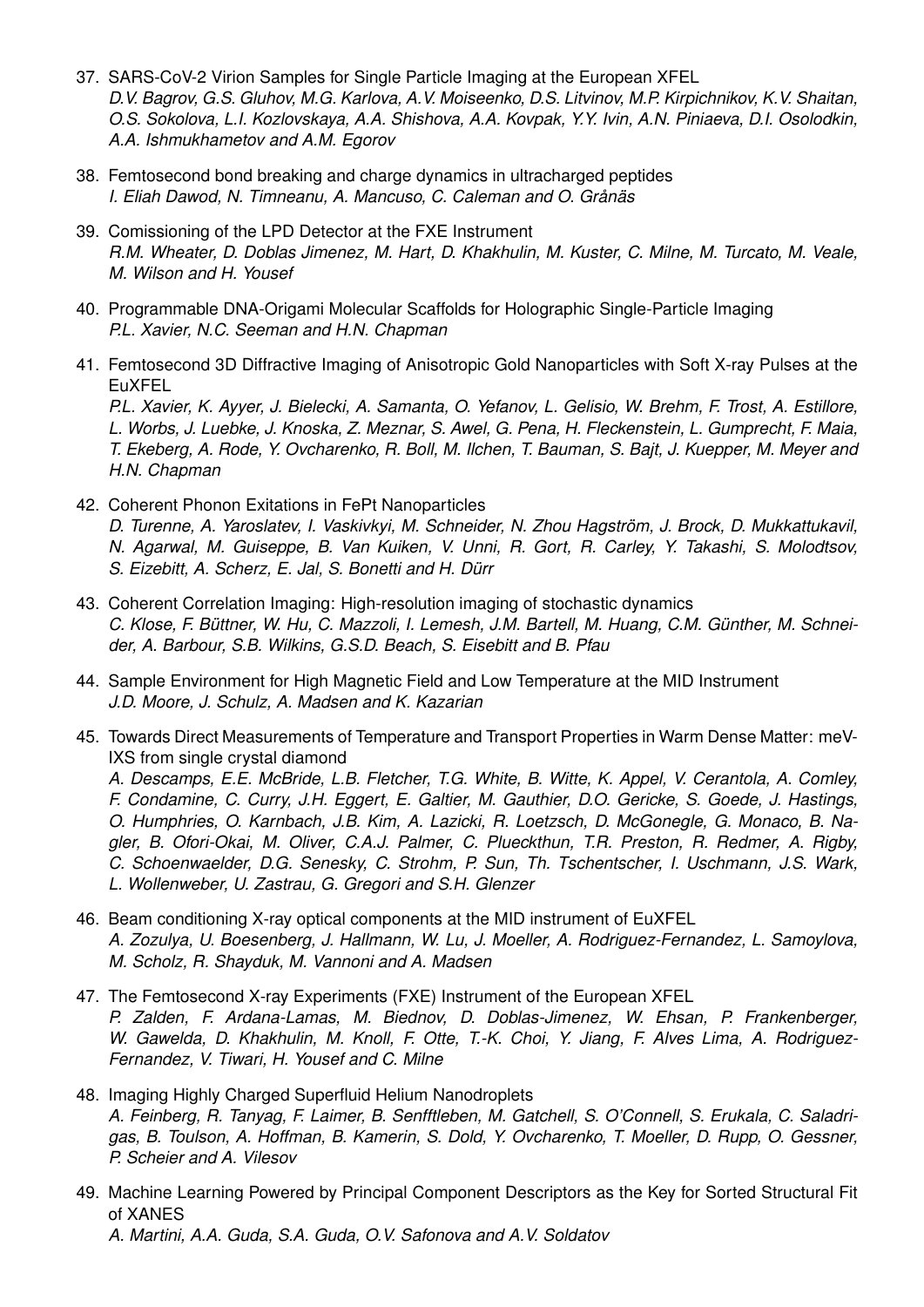- 50. Understanding X-ray Absorption Spectra by Means of Descriptors and Machine Learning Algorithms *A.A. Guda, S.A. Guda, A. Martini, A.N. Kravtsova, A. Algasov, A. Bugaev, S.P. Kubrin, L.V. Guda and A.V. Soldatov*
- 51. Timing and X-ray pulse characterization at the Small Quantum Systems instrument of the European XFEL

*P. Grychtol, D.E. Rivas, T.M. Baumann R. Boll, A. De Fanis, B. Erk, M. Ilchen, J. Liu, T. Mazza, J. Montaño, J. Müller, V. Music, Y. Ovcharenko, N. Rennhack, A. Rouzée, P. Schmidt, S. Schulz, S. Usenko, R. Wagner, P. Ziolkowski, H. Schlarb, J. Grünert, N. Kabachnik and M. Meyer*

- 52. Tracking equilibrium protein dynamics in solution using MHz X-ray Photon Correlation Spectroscopy *M. Reiser, A. Girelli, A. Ragulskaya, S. Das, S. Berkowicz, M. Bin, M. Ladd Parada, H. Poggemann, M.S. Akhundzadeh, A. Al-Masoodi, S. Timmermann, L. Randolph, Y. Chushkin, T. Seydel, U. Bösenberg, J. Hallmann, A. Madsen, J. Möller, A. Rodriguez-Fernandez, R. Rosca, R. Schaffer, M. Scholz, R. Shayduk, A. Zozulya, F. Schreiber, F. Zhang, F. Perakis and C. Gutt*
- 53. High-purity x-ray polarimetry for precision tests of fundamental physics *K.S. Schulze, B. Marx-Glowna, H. Bernhardt, B. Grabiger, R. Loetzsch, A.T. Schmitt, I. Uschmann, H.-P. Schlenvoigt, A.L. Garcia, L.G. Huang, Z. Konopkova, J.-P. Schwinkendorf, C. Strohm, T. Toncian, U. Zastrau, T.E. Cowan, T. Stöhlker, R. Röhlsberger and G.G. Paulus*
- 54. A hard X-Ray Split-and-Delay Unit for the HED Instrument at the European XFEL *D. Eckermann, S. Roling, M. Rollnik, K. Appel, L. Samoylova, H. Sinn, F. Siewert, Th. Tschentscher, F. Wahlert, U. Zastrau and H. Zacharias*
- 55. New AGIPD Detectors and Developments for the European XFEL *J. Becker, A. Delfs, R. Dinapoli, S. Fridman, P. Göttlicher, H. Graafsma, D. Greiffenberg, H. Hirsemann, S. Jack, A. Klyuev, H. Krueger, M. Kuhn, S. Lange, T. Laurus, A. Marras, D. Mezza, A. Mozzanica, J. Poehlsen, S. Rah, B. Schmitt, J. Schwandt, O. Shefer-Shalev, I. Sheviakov, X. Shi, S. Stern, U. Trunk and M. Zimmer*
- 56. Spatial incoherent diffraction via x-ray fluorescence *F. Trost, K. Ayyer and H. Chapman*
- 57. WavemiX: the international network for Nonlinear X-ray spectroscopies *C. Svetina, M. Beye, M. Chergui and C. Masciovecchio*
- 58. FEM heat load simulations of a cryo-cooled diamond channel cut monochromator for operation at the EuXFEL *K.R. Tasca, M. Vannoni, I. Petrov, D. La Civita, A. Rodriguez-Fernandez, A. Madsen, F. Yang and L. Samoylova*
- 59. Time-resolved spectroscopy at the SQS instrument: recent results *D.E. Rivas, T. Baumann, R. Boll, A. De Fanis, G. Geloni, P. Grychtol, M, Ilchen, J. Liu, T. Mazza, J. Montano, V. Music, Y. Ovcharenko, N. Rennhack, A. Rörig, P. Schmidt, S. Serkez, S. Usenko, R. Wagner and M. Meyer*
- 60. The two-color pump/probe setup at the European XFEL: first results *S. Serkez, D.E. Rivas, T. Baumann, R. Boll, A. De Fanis, W. Decking, L. Froehlich, N. Gerasimova, J. Grünert, P. Grychtol, M. Guetg, M. Huttula, M, Ilchen, S. Karabekyan, A. Koch, V. Kocharyan, Y. Kot, E. Kukk, J. Laksman, T. Maltezopoulos, T. Mazza, J. Montaño, V. Music, Y. Ovcharenko, N. Rennhack, A. Rörig, E. Saldin, P. Schmidt, E. Schneidmiller, M. Scholz, S. Tomin, S. Usenko, M. Vannoni, R. Wagner, T. Wohlenberg, M. Yurkov, I. Zagorodnov, G. Geloni and M. Meyer*
- 61. Karabo for Remote User Operation

*G. Flucke, V. Bondar, C. Carinan, R. Costa, W. Ehsan, S. Esenov, R. Fabbri, D. Fulla Marsa, G. Giovanetti, D. Göries, S. Hauf, D. Hickin, A. Klimovskaia, A. Lein, J. Malka, D. Mamchyk, A. Parenti, R. Schaffer, A. Silenzi, D. Spruce, M. Staffehl, J. Szuba, K. Wrona and C. Youngman*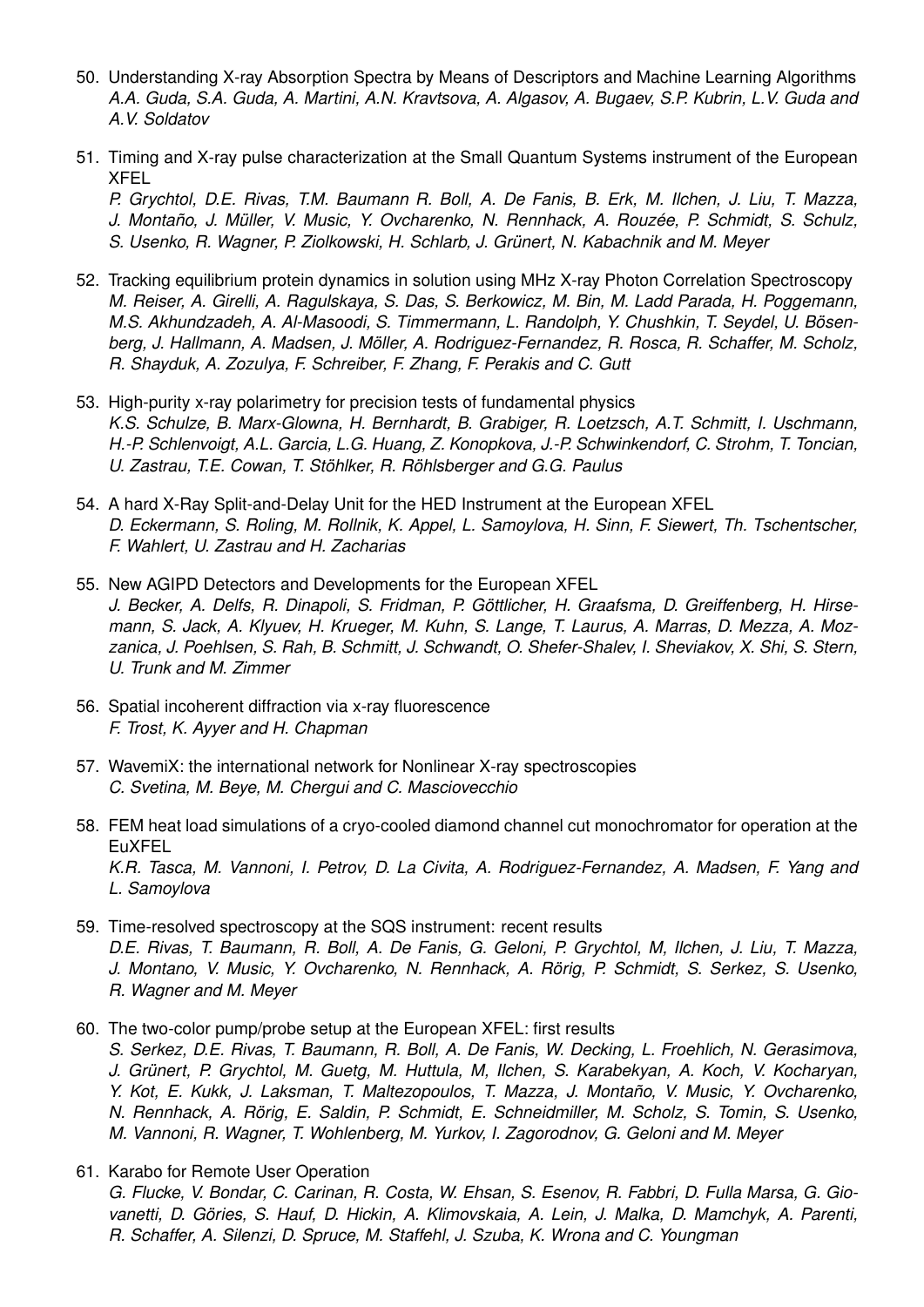## **III.2 FLASH**

62. Studying dissociation dynamics of the diamondoid adamantane using XUV-pump-XUV-probe femtosecond pulses

*J. Peschel, S. Maclot, J. Lahl, H. Wikmark, F. Brunner, S. Indrajith, P. Rousseau, B.A. Huber, S. Diaz-Tendero, N.F. Aguirre and P. Johnsson*

- 63. Adaptive automatic differentiation based ptychography at FLASH *K. Kharitonov, M. Mehrjoo, M. Ruiz-Lopez, B. Keitel, S. Kreis and E. Plönjes*
- 64. Momentum microscopy of non-equilibrium energy flow in ferromagnetic nickel *V. Shokeen, M. Heber, N. Wind, L. Wenthaus, F. Pressacco, S. Mahatha, D. Kutnyakhov, K. Rossnagel, X. Wang, A. Yaroslavtsev, I. Vaskivskyi, H.-J. Elmers, G. Schönhense and H. Dürr*
- 65. Laboratory based time- and momentum-resolved photoemission experiments using time-of-flight momentum microscopy with HHG source *M. Heber, D. Kutnyakhov, N. Wind, F. Pressacco, M. Martins and K. Rossnagel*
- 66. Suppression of the vacuum space-charge effect in  $fs$ -photoemission by a retarding electrostatic front lens

*N. Wind, G. Schönhense, D. Kutnyakhov, F. Pressacco, M. Heber, S.Y. Agustsson, S. Babenkov, D. Vasilyev, O. Fedchenko, S. Chernov, L. Rettig, B. Schönhense, L. Wenthaus, G. Brenner, S. Dziarzhytski, S. Paluttke, S.K. Mahatha, N. Schirmel, H. Redlin, B. Manschwetus, I. Hartl, Y. Matveyev, A. Gloskovskii, C. Schlueter, V. Shokeen, H. Duerr, T.K. Allison, M. Beye, K. Rossnagel, H.J. Elmers and K. Medjanik*

- 67. Direct observation of charge separation in an organic light harvesting system by femtosecond timeresolved XPS *F. Roth, M. Borgwardt, L. Wenthaus, J. Mahl, S. Palutke, G. Brenner, G. Mercurio, S. Molodtsov, W. Wurth, O. Gessner and W. Eberhardt*
- 68. EUV highly-focusing optics characterisation *M. Mehrjoo, M. Ruiz-Lopez, B. Keitel, E. Ploenjes, E. Ribak, D. Alj, G. Dovillaire, L. Li and P. Zeitoun*
- 69. CAMP@FLASH An End-Station for Imaging and Electron and Ion-Spectroscopy and Pump-Probe **Experiments** *B. Erk, C. Papadopoulou, Atia-tul-noor, C. Passow, D. Ramm, J. Correa and the CAMP Collaboration*
- 70. Probing structure and magnetic ultrafast dynamic profiles by time resolved X-ray Resonant Magnetic **Reflectivity** *V. Chardonnet, M. Hennes, R. Jarrier, R. Delaunay, J. Lüning, N. Jaouen, C. Leveille, X. Liu, D. Schick, K. Yao, C. Von Korff Schmising, M. Kuhllmann, B. Vodungbo and E. Jal*
- 71.  $I_0$  monitor for x-ray free-electron laser pulses in the nJ regime *S. Palutke, G. Brenner, S. Dziarzhytski, M. Sinha, H. Weigelt, K. Baev and S. Düsterer*
- 72. Role of resonances in ion yield creation of xenon excited by intense soft x-ray pulses *S. Palutke, K. Baev, S. Klumpp, M. Martins, M. Meyer, M. Richter, A.A. Sorokin, T. Wagner, N. Gerken, M. Kuhlmann, M. Ruiz-Lopez and K. Tiedtke*
- 73. Development of a differential pumping station with high pressure gradient for FLASH 2020+ *M. Degenhardt, M. Braune, S. Aref, F. Jastrow and K. Tiedtke*
- 74. TRIXS The end station for time-resolved resonant inelastic soft X-ray scattering experiments at the free-electron laser FLASH *S. Dziarzhytski, M. Sinha, H. Weigelt, P. Miedema, R. Engel, J. Schunck, M. Rübhausen, M. Beye and G. Brenner*
- 75. Molecular imaging with TimePix3 *H. Bromberger, S. Trippel, B. Erk, C. Passow, M. Johny, L. He and J. Küpper*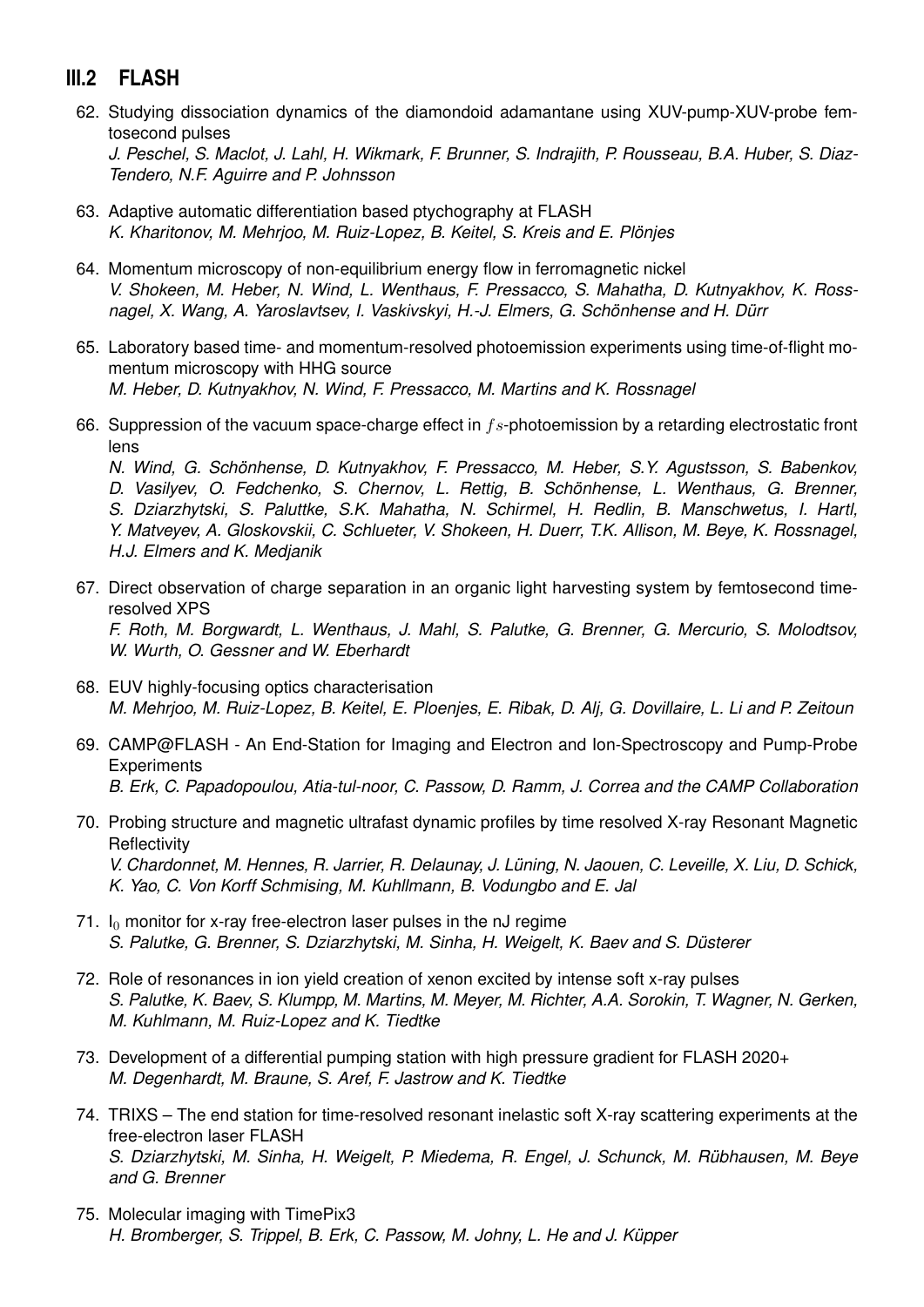- 76. A novel synchronized HHG source for VUV-XUV pump-probe studies at FLASH2 *E. Appi, C.C. Papadopoulou, J. Mapa, N. Wesavkar, C. Jusko, P. Mosel, S. Ališauskas, T. Lang, C.M. Heyl, B. Manschwetus, M. Braune, M. Brachmanski, H. Lindenblatt, F. Trost, S. Meister, P. Schoch, R. Treusch, R. Moshammer, I. Hartl, U. Morgner and M. Kovacev*
- 77. Endstation for time-resolved x-ray photoemission spectroscopy at FELs *L. Wenthaus, D. Kutnyakhov, S. Palutke, H. Meyer, S. Gieschen and M. Beye*
- 78. An open-source and end-to-end workflow for multidimensional photoemission spectroscopy *R.P. Xian, Y. Acremann, S.Y. Agustsson, M. Dendzik, K. Bühlmann, D. Curcio, D. Kutnyakhov, F. Pressacco, M. Heber, S. Dong, T. Pincelli, J. Demsar, W. Wurth, Ph. Hofmann, M. Wolf, M. Scheidgen, L. Rettig and R. Ernstorfer*
- 79. FLASH2020+: THz beamline upgrade *R. Pan, S. Gang, M. Temme and E. Plönjes*
- 80. An XUV and soft x-ray split-and-delay unit for FLASH2 *M. Dreimann, S. Roling, D. Eckermann, I. Zadyraka, M. Kuhlmann, E. Plönjes-Palm, F. Wahlert, F. Rosenthal, M. Wöstmann and H. Zacharias*
- 81. Temporal characterization of SASE XUV FEL pulses at FLASH *R. Ivanov, I.J. Bermúdez Macias, J. Liu, G. Brenner, N.M. Kabachnik, M.V. Yurkov and S. Düsterer*
- 82. Soft X-ray Absorption Near-Edge Spectroscopy using Split-Beam Normalization at FLASH *R.Y. Engel*
- 83. FLASH2020+: Features of a new endstation at THz beamline *S. Gang, M. Temme and R. Pan*
- 84. Observation of a highly conductive warm dense state of water with ultrafast pump-probe free-electronlaser measurements

*Z. Chen, X. Na, C.B. Curry, S. Liang, M. French, A. Descamps, D.P. DePonte, J.D. Koralek, J.B. Kim, S. Lebovitz, M. Nakatsutsumi, B.K. Ofori-Okai, R. Redmer, C. Roedel, M. Schörner, S. Skruszewicz, P. Sperling, S. Toleikis, M.Z. Mo and S.H. Glenzer*

## **III.3 Other/external/theory**

- 85. Numerical experiments using neural network algorithms to determine 3D protein structures from the data of X-ray laser radiation diffraction from single particles *K.V.Shaitan, M.A. Lozhnikov, V.N. Novoseletsky, G.A. Armeev, A.V. Kudryavtsev, G.M. Kobelkov, A.K. Shaitan and M.P. Kirpichnikov*
- 86. SARS-CoV-2 Virion Samples for Single Particle Imaging at the European XFEL *D. Bagrov, G. Gluhov, M. Karlova, A. Moiseenko, D. Litvinov, M.P. Kirpichnikov K.V. Shaitan, O.S. Sokolova, L. Kozlovskaya, A. Shishova, A. Kovpak, Y. Ivin, A. Piniaeva, D.I. Osolodkin, A.A. Ishmukhametov and A.M. Egorov*
- 87. Three-dimensional coherent X-ray imaging of twinned domains in CsPbBr<sub>3</sub> perovskite nanoparticles *D. Dzhigaev, L. Marcal, Zh. Zhang, S. Sala, A. Björling, A. Mikkelsen and J. Wallentin*
- 88. Probing the UV-induced photochemistry of the L-Cysteine disulfide in aqueous solution via femtosecond X-ray absorption spectroscopy *M. Ochmann, J. Harich, R. Ma, J.H. Lee, D. Nam, S. Kim, I. Eom, M. Kim, Y. Kim, M. Gopannagari, D.H. Hong, T.K. Kim and N. Huse*
- 89. Isochoric melting with a free-electron laser studied via molecular dynamics simulations *A. D'souza*
- 90. Analyzing XAS spectra of Ru complexes using machine learning approaches *E. Kozyr, A. Bugaev, A. Guda, S. Guda and A.V. Soldatov*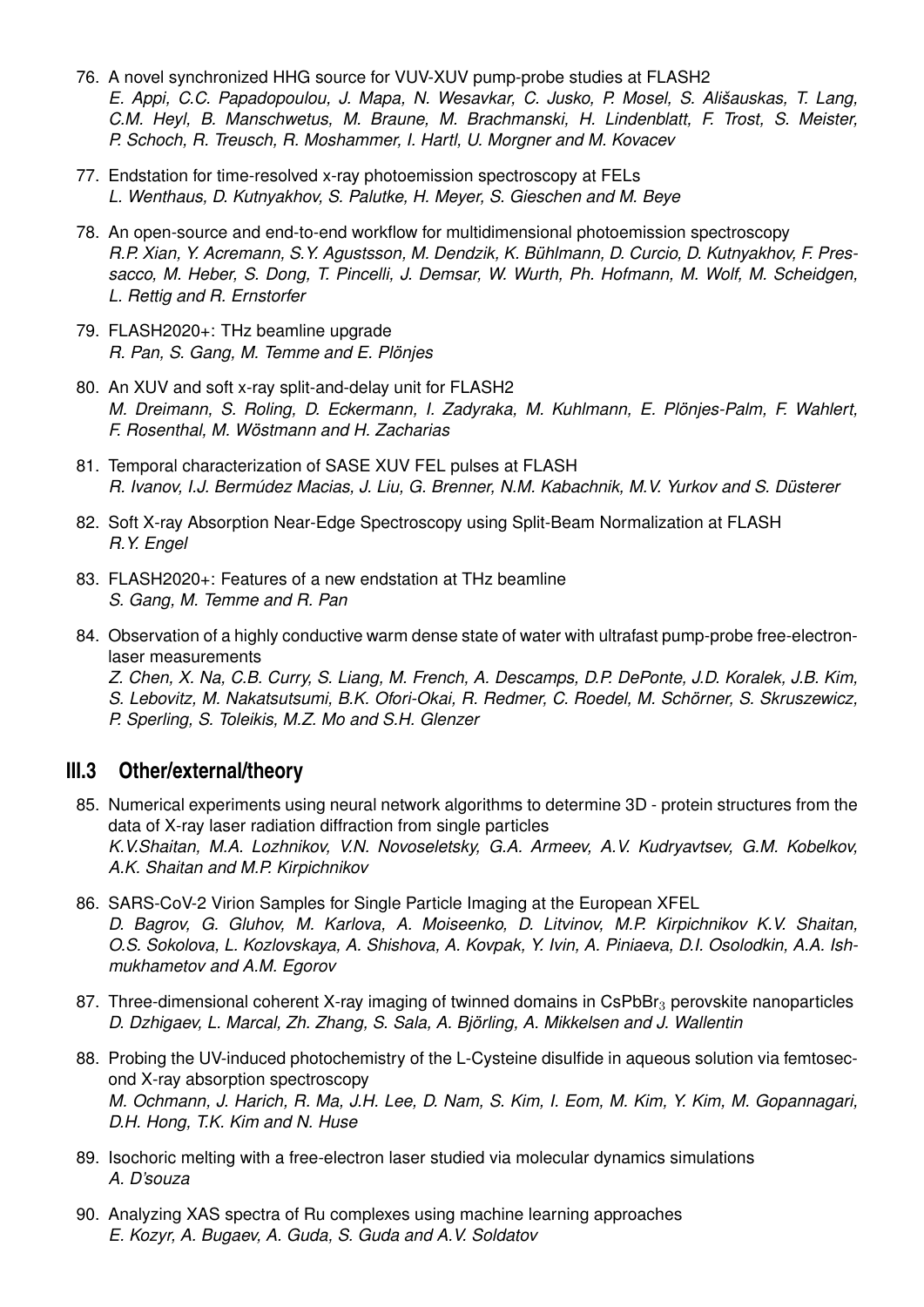- 91. Contrast and noise in incoherent diffraction imaging *L.M. Lohse, M. Vassholz and T. Salditt*
- 92. Kinetics of water crystallization in the monoolein/hemoglobin system according to X-ray diffraction data

*I. Baranova, A. Angelova, W. Shepard, J. Andreasson and B. Angelov*

- 93. Hanbury Brown and Twiss interferometry at PAL-XFEL *Y. Y. Kim, R. Khubbutdinov, J. Carnis, S. Kim, D. Nam and I.A. Vartanyants*
- 94. First PERCIVAL user experiments at P04 and FLASH *J. Correa, A. Marras, C.B. Wunderer, V.Vardanyan, S. Lange, F. Krivan, V. Felk, I. Shevyakov, M. Hoesch, K. Bagschik, N. Guerrini, B. Marsh, I. Sedgwick, G. Cautero, D. Giuressi, R.H. Menk, L. Stebel, A. Greer, T. Nicholls, U. Pedersen, N. Tartoni, H.J. Hyun, K.S. Kim, S.Y. Rah, F. Orsini, A. Dawiec, F. Buettner, B. Pfau, R.Battistelli, E. Ploenjes, M. Mehrjoo, K. Kharitonov, M. Ruiz-Lopez, R. Pan, S. Gang, B. Keitel and H. Graafsma*
- 95. PaNOSC Data Analysis and Visualisation Services *S. Brockhauser on behalf of PaNOSC*
- 96. Coherent control in H2 molecules with VUV FEL pulses at FERMI *F. Holzmeier, M. Lucchini, T. Baumann, R. Wagner, M. Meyer, C. Callegari, M. Di Fraia, K. Prince, O. Plekan, E. Roussel, A. Gonzalez-Castillo, A. Palacios, F. Martin and D. Dowek*
- 97. Effect of Sc admixing on the scintillation properties of in Lu3(Al,Ga)5O12:Pr Single Crystals *K. Bartosiewicz, T. Horiai, A. Yoshikawa, S. Kurosawa, A. Yamaji and Y. Zorenko*
- 98. Numerical experiments using neural network algorithms to determine 3D protein structures from the data of X-ray laser radiation diffraction from single particles *K.V. Shaitan, M.A. Lozhnikov, V.N. Novoseletsky, G.A. Armeev, A.V. Kudryavtsev, G.M. Kobelkov, A.K. Shaitan and M.P. Kirpichnikov*
- 99. Imaging ultrafast dynamical diffraction wavefronts in strained Si with coherent X-rays *A. Rodriguez-Fernandez, A. Diaz, A.H.S. Iyer, M. Verezhak, K. Wakonig, M.H. Colliander and D. Carbone*
- 100. Ordering and Crystallization in Trisilanolcyclohexyl Polyhedral Silsesquioxane Induced by Lateral Compression at the Air-Water Interface *U. Panday and R. Banerjee*
- 101. Commissioning of a compact X-ray emission spectrometer for the AXSIS facility. Application for manganese-based catalysis. *V. Mazalova and P. Fromme*
- 102. Structure and Morphology driven Significant difference in Magnetic Behaviour of Nanoparticles and Nanofibers of o-h LuFeO3 *S. Chaturvedi, P. Shyam, M. Shirolkar, B. Sinha, S. Krishna S and S. Ogale*
- 103. Avoiding glitches in x-ray spectrum caused by single-crystal optical elements *N. Klimova, O. Yefanov and A. Sniguirev*
- 104. The new CrystFEL Graphical User Interface *T.A. White*
- 105. Development of a 6-Axis Sample Manipulator in Cryogenic Application *F. Liu, F. Wang, H. Wang, Z. Liu and Y. Chen*
- 106. DESY computing infrastructure and platform as a service for EOSC and PaNOSC and ExPaNDS *M. Schuh, P. Fuhrmann, A. Barty, S. Brockhauser, Y. Kemp, J. Reppin, H. Adbul Salam and C. Voss*
- 107. Optimized nanoparticle injectors for single-particle diffractive imaging experiments *L. Worbs, J. Lübke, A.D. Estillore, S. Welker, M. Amin, A.K. Samanta and J. Küpper*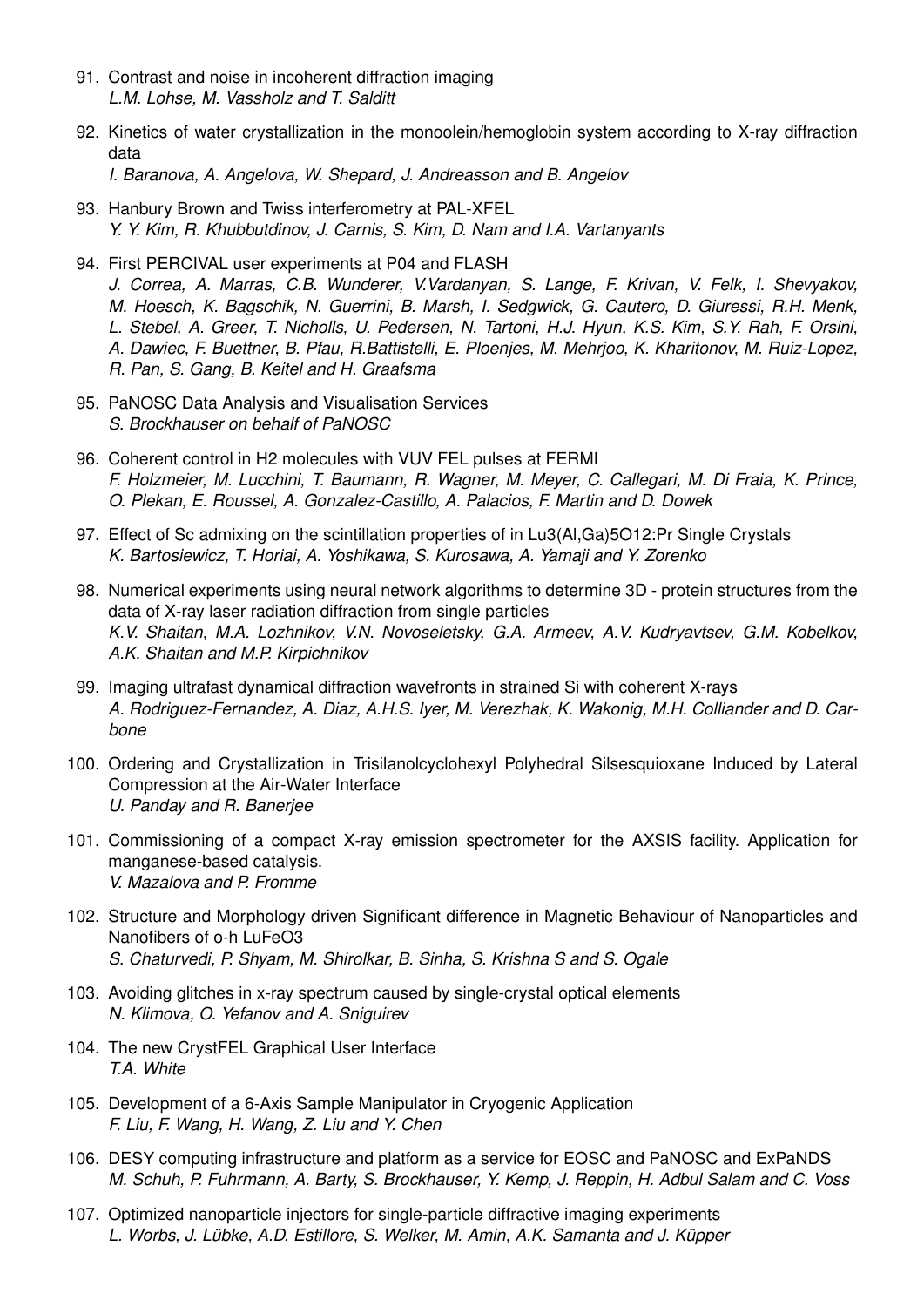- 108. Imaging electron dynamics with attosecond x-ray pulses. Theory perspective *D. Gorelova*
- 109. Design of a proof-of-principle experiment on THz SASE FEL at PITZ *X.-K. Li, M. Krasilnikov, N. Aftab, P. Boonpornprasert, M.-E. Castro-Carballo, N. Chaisueb, G. Georgiev, J. Good, M. Gross, C. Koschitzki, O. Lishilin, G. Loisch, A. Lueangaramwong, D. Melkumyan, R. Niemczyk, A. Oppelt, H. Qian, H. Shaker, G. Shu, F. Stephan and G. Vashchenko*
- 110. Control of (bio-) nanoparticles with external fields *J. Lübke, L. Worbs, S. Welker, M. Amin, A. Estillore, A. Samanta and J. Küpper*
- 111. Few-cycle OPCPA at 2  $\mu$ m with up to 100 W average power *J.H. Buss, I. Grguras, T. Golz, M. Prandolini, M. Schulz and R. Riedel*
- 112. Flat field soft X-ray spectrometer on spherical reflection zone plates *J. Probst, A. Borowski, A. Sokolov, F. Siewert, C. Braig and A. Erko*
- 113. An advanced workflow for the single particle imaging with the limited data at an X-ray free-electron laser

*D. Assalauova, Y.Y. Kim, S. Bobkov, R. Khubbutdinov, M. Rose, R. Alvarez, J. Andreasson, E. Balaur, A. Contreras, H. DeMirci, L. Gelisio, J. Hajdu, M.S. Hunter, R.P. Kurta, H. Li, M. McFadden, R. Nazari, P. Schwander, A. Teslyuk, P. Walter, P.L. Xavier, C.H. Yoon, S. Zaare, V.A. Ilyin, R.A. Kirian, B.G. Hogue, A. Aquila and I.A. Vartanyants*

- 114. The DESY NanoLab *T.F. Keller, H. Noei, V. Vonk and A. Stierle*
- 115. Coherent Control in  $H_2$  molecules with VUV FEL pulses at FERMI *F. Holzmeier, M. Lucchini, T. Baumann, M. Meyer, C. Callegari, M. Di Fraia, K. Prince, O. Plekan, E. Roussel, H. Bachau, A. González-Castrillo A. Palacios, F. Martín and D. Dowek*
- 116. Understanding conformational dynamics from macromolecular crystal diffuse scattering *P. Mazumder and K. Ayyer*
- 117. CMWS Centre for Molecular Water Science *C. Goy*
- 118. ExPaNDS The Benefits of Open Data *K. Roarty*
- 119. First lessons learned from the Pandemic & Triggered prospective actions *A.Smekhova and A.Vollmer*
- 120. Corrosion investigation of Inconel 713C superalloy in helium environment *M. Duchna, I. Cieslik, J. Ferenc, D. Moszczy ´ nska and J. Mizera ´*
- 121. Luminescent properties of Lu2O3:Tb nanopowders under synchrotron radiation excitation *T. Zorenko, E. Zych and Yu. Zorenko*
- 122. Luminescent properties of R2SiO5 (R= Y and Lu) single crystalline films under synchrotron radiation excitation *V. Gorbenko, T. Zorenko and Yu. Zorenko*
- 123. Multiple sequential ionization of outer shells of krypton by intense femtosecond XUV pulses *M. Kiselev, M. Popova, E. Gryzlova, A. Zubekhin and A. Grum-Grzhimailo*
- 124. Observation of shock-induced protein crystal damage during MHz serial femtosecond crystallography

*M.L. Grünbein, L. Foucar, A. Gorel, M. Hilpert, M. Kloos, K. Nass, G. Nass Kovacs, C.M. Roome, R.L. Shoeman, M. Stricker, S. Carbajo, W. Colocho, S. Gilevich, M. Hunter, J. Lewandowski, A. Lutman, J.E. Koglin, T.J. Lane, T. van Driel, J. Sheppard, S.L. Vetter, J.L. Turner, R.B. Doak, T.R.M. Barends, S. Boutet, A.L. Aquila, F.-J. Decker, I. Schlichting and C.A. Stan*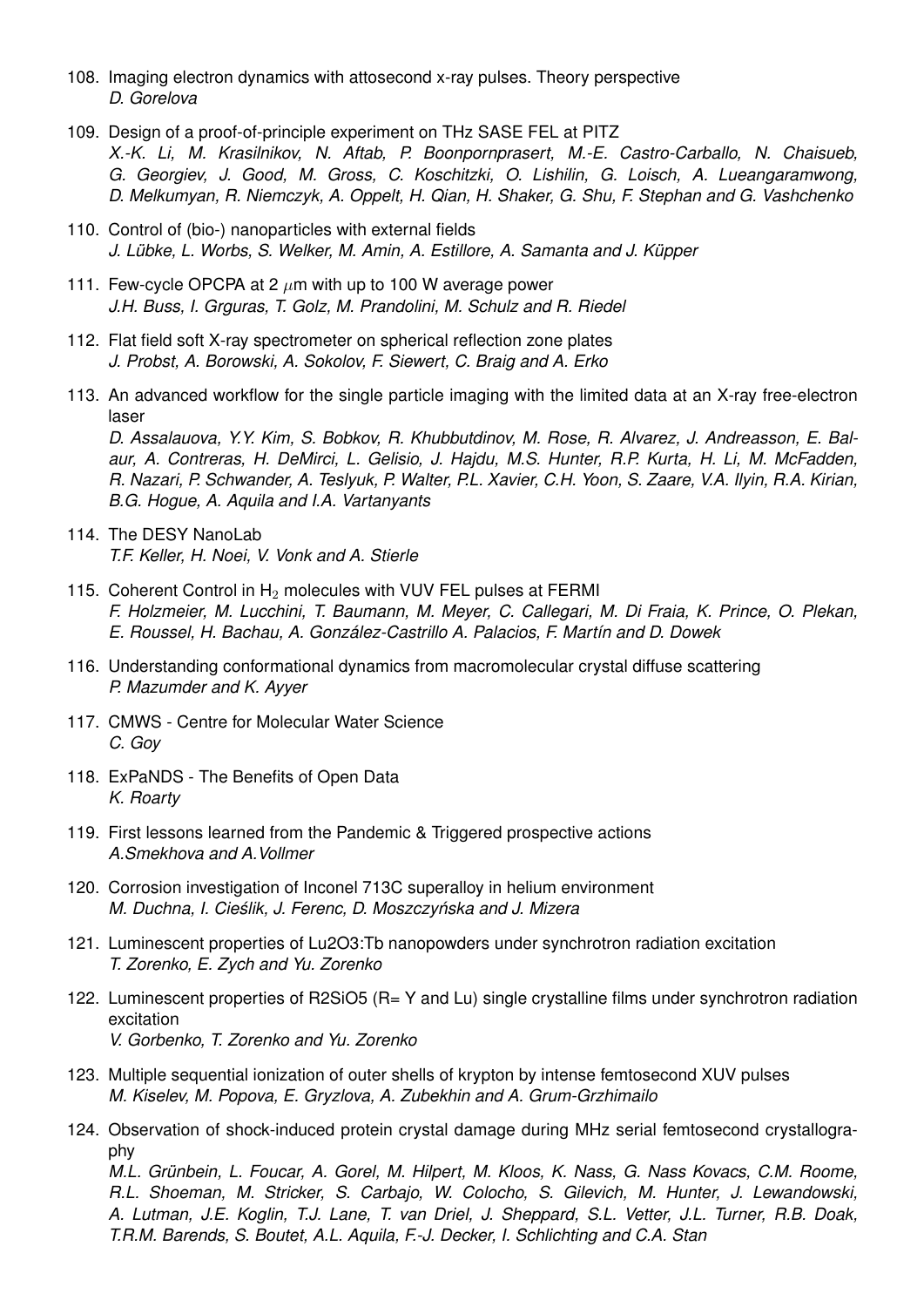125. In-situ Investigation of Sputter Deposition Electrodes on Different Layers of Non-Fullerene Organic Solar Cell

*X. Jiang, S. Schaper, M. Gensch, M. Schwartzkopf, O. Polonskyi, T. Strunskus, J. Drewes, S.V. Roth and P. Mueller-Buschbaum*

- 126. Numerical experiments using neural network algorithms to determine 3D protein structures from the data of X-ray laser radiation diffraction from single particles *K.V.Shaitan, M.A. Lozhnikov, V.N. Novoseletsky, G.A. Armeev, A.V. Kudryavtsev, G.M. Kobelkov, A.K. Shaitan and M.P. Kirpichnikov*
- 127. ExPaNDS Understanding more about our Project *K. Roarty*
- 128. Nanoscale transient magnetization gratings created and probed by femtosecond extreme ultraviolet pulses

*D. Ksenzov, A. A. Maznev, V. Unni, F. Bencivenga, F. Capotondi, A. Caretta, L. Foglia, M. Malvestuto, C. Masciovecchio, R. Mincigrucci, K.A. Nelson, M. Pancaldi, E. Pedersoli, L. Randolph, H. Rahmann, S. Urazhdin, S. Bonetti and C. Gutt*

- 129. Spatial-frequency features of the radiation produced by a stepwise tapered undulator *A. Trebushinin, S. Serkez, M. Veremchuk, Y. Rakshun and G. Geloni*
- 130. Longtime Return Current Pulse Model to explain the m=0 Instablity in Laser Plasma Interactions *L. Yang, L. Huang, H. Takabe, K. Zeil, M. Rehwald, T. Kluge, U. Schramm and T. Cowan*
- 131. Investigating mechanisms of state (de) localisation in highly ionized and dense plasmas *T. Gawne, P. Hollebon, G. Perez-Callejo, O. Humphries, J. Wark and S. Vinko*
- 132. Local structure in isomorphous  $NiWO_4$ -ZnWO<sub>4</sub> solid solutions revealed by EXAFS Spectroscopy and Reverse Monte Carlo Simulations *G. Bakradze, A. Kalinko and A. Kuzmin*
- 133. Comparison of methods of resolution estimation for 3D reconstructions in single-particle imaging experiments on X-Ray free-electron lasers (XFELs) *K. Ikonnikova*
- 134. Local order determines dynamics close to the glass transition *F. Lehmkühler, B. Hankiewicz, M.A. Schroer, L. Müller, B. Ruta, D. Sheyfer, M. Sprung, K. Tono, T. Katayama, M. Yabashi, T. Ishikawa, C. Gutt and G. Grübel*
- 135. Penning spectroscopy and structure of acetylene oligomers in He nanodroplets probed by EUV photons *S. Mandal, R. Gopal, M. Shcherbinin, A. D'Elia, H. Srinivas, R. Richter, M. Coreno, B. Bapat, M. Mudrich, S. R. Krishnan and V. Sharma*
- 136. X-Ray Measurements of Red Blood Cells in Continuous Flow and in an Optical Stretcher *J. Burchert, G. Brehm, R. Graceffa, M. Burghammer, S. August, R. Stange, F. Westermeier and S. Köster*
- 137. A community platform for just atomic calculations (JAC) *S. Fritzsche*
- 138. The geometry of Co(II) and Ni(II) and Cu(II) complexes with chlorophenoxy herbicides determined by XAS and UV-Vis spectroscopies *A. Drzewiecka-Antonik, A. Wolska, P. Rejmak, M.T. Klepka and W. Ferenc*
- 139. Laser-induced ultrafast insulator-metal transition in BaBi $O<sub>3</sub>$ *A. Lukyanov, V. Neverov, Y. Zhumagulov, A. Menushenkov, A. Krasavin and A.Vagov*
- 140. A high-speed imaging detector for diffraction-limited SRs and CW-FELs *A. Marras, A. Klyuev, T. Laurus, D. Pennicard, U. Trunk, C.B Wunderer, T. Hemperek, T. Kamilar, H. Krueger, T. Wang and H. Graafsma*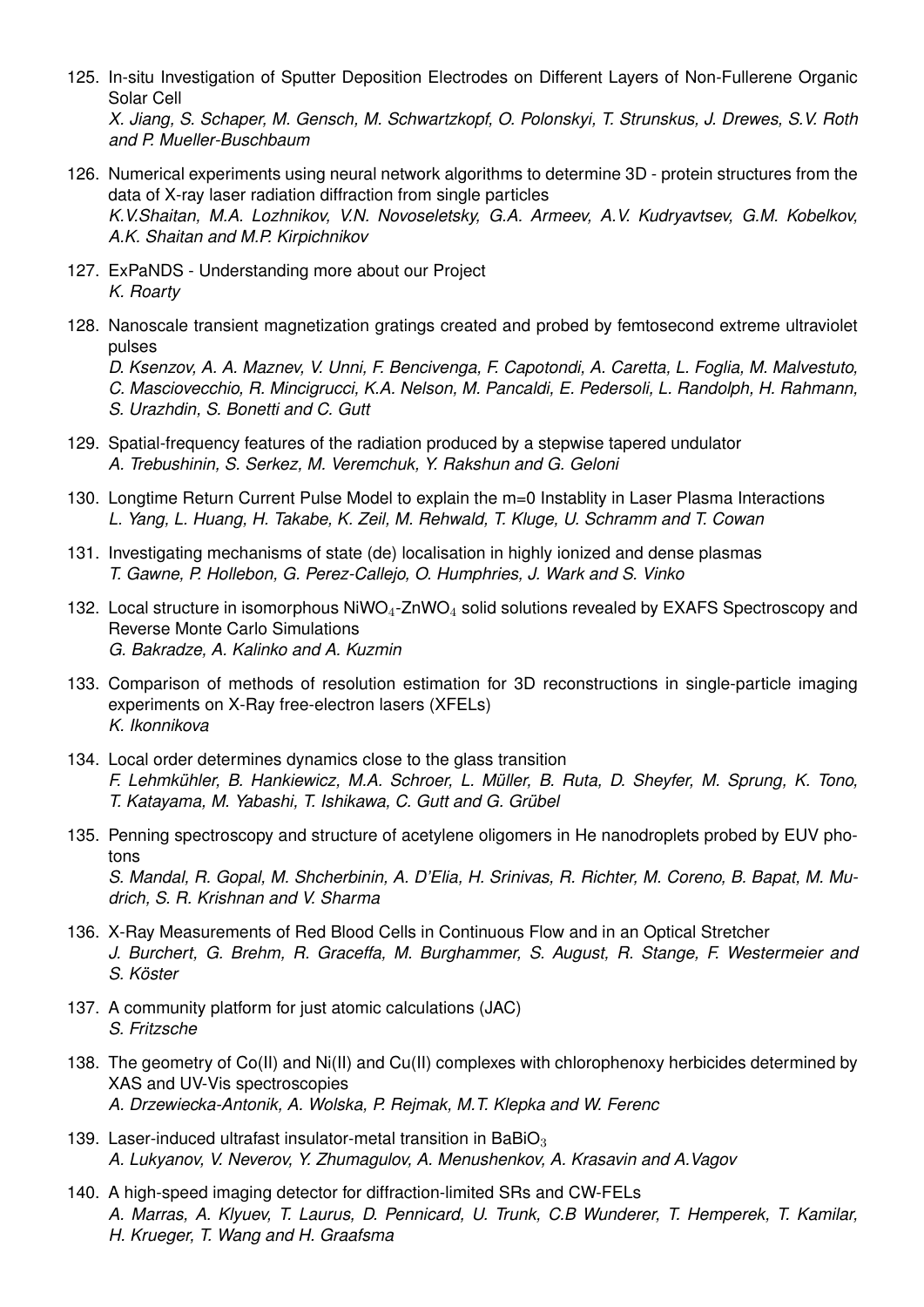- 141. Ultrafast time-resolved x-ray absorption spectroscopy of ionized urea and its dimer through *ab initio* nonadiabatic dynamics *Y. Shakya, L. Inhester, C. Arnold, R. Welsch and R. Santra*
- 142. Electronic and structural effects at the Zn K-edge by time-resolved X-ray absorption spectroscopy *T. C. Rossi, C. Dykstra, T. Haddock, R. Wallick, J. H. Burke, C. Gentle, G. Doumy, A.-M. March and R.M. van der Veen*
- 143. Observation of laser-excited THz phonon modes in orthorhombic MnAs via time-resolved x-ray diffraction *F. Vidal, Y. Zheng, L. Lounis, L. Coelho, C. Laulhé, C. Spezzani, A. Ciavardini, H. Popescu, E. Ferrari, E. Allaria, J. Ma, H. Wang, J. Zhao, M. Chollet, M. Seaberg, R. Alonso-Mori, J.M. Glownia, M. Eddrief and M. Sacchi*
- 144. Spontaneous cycloidal order mediating a spin-reorientation transition in a polar metal *C.D. Dashwood, L.S.I. Veiga, Q. Faure, J.G. Vale, D.G. Porter, S.P. Collins, P. Manuel, D.D. Khalyavin, F. Orlandi, R.S. Perry, R.D. Johnson and D.F. McMorrow*
- 145. Structural characterization of ClpP and PBPs from Staphylococcus epidermidis central and vital enzymes in bacterial- virulence and stress survival and antibiotic resistance *B.A. Franca, M. Schwinzer, M. Perbandt and Ch. Betzel*
- 146. Kinematics of plasticity-induced texture evolution for uniaxial shock or ramp compression *P. G. Heighway and J.S. Wark*
- 147. Lab-based X-ray spectroscopy setup for measurements of liquid samples *R. Fanselow, W. Stanczyk, W. Błachucki, A. Wach, J. Czapla-Masztafiak, W. Kwiatek and J. Szla- ´ chetko*
- 148. Data reduction in serial crystallography experiments *M.A. Galchenkova, A. Tolstikova, O.M. Yefanov, L. Gelisio and H.N. Chapman*
- 149. Mechanisms of ultrafast melting induced by femtosecond hard X-ray pulse in single-crystal silicon *V. Tkachenko, M.M. Abdullah, Z. Jurek, N. Medvedev, V. Lipp, M. Makita and B. Ziaja*
- 150. Superfluorescence of multilevel compact system: exact solution and stochastic modelling *V. Sukharnikov and A. Benediktovitch*
- 151. Status of the THz@PITZ Project Beam Line Design and Instrumentation *T. Weilbach, P. Boonpornprasert, G.Z. Georgiev, M. Gross, G. Koss, M. Krasilnikov, X.K. Li, A. Luangaramwong, F. Mueller, A. Oppelt, S. Philipp, H. Qian, F. Stephan and L. Van Vu*
- 152. Structure and design of electronic ink by X-ray scattering with synchrotron light *X. Li, Z. Liu, Z. Zhou, H. Gao, G. Liang, D. Rauber, C.W.M. Kay and and P. Zhang*
- 153. PolFEL beamlines and latest development *K. Szamota-Leandersson, R. Nietubyc, P. Czuma, P. Krawczyk, J. Krzywi ´ nski, M. Staszczak, ´ J. Szewinski, W. Bal, J. Poznanski, R. Kotuniak, A. Bartnik, H. Fiedorowicz, K. Janulewicz, P. Wachulak, N. Pałka, P. Zagrajek and J. Sekutowicz*
- 154. Ultrafast dynamics and scattering of organic liquids induced by XFELs *K. Patra, C. Caleman and N. Timneanu*
- 155. Multivariate curve resolution analysis of operando XAS data for the investigation of the lithiation mechanisms in high entropy oxides *F. Tavani, M. Fracchia, N. Pianta, P. Ghigna, E. Quartarone and P. D'Angelo*
- 156. Superionic states in compound insulators produced by extreme electronic excitation *R.A. Voronkov, N. Medvedev and A.E. Volkov*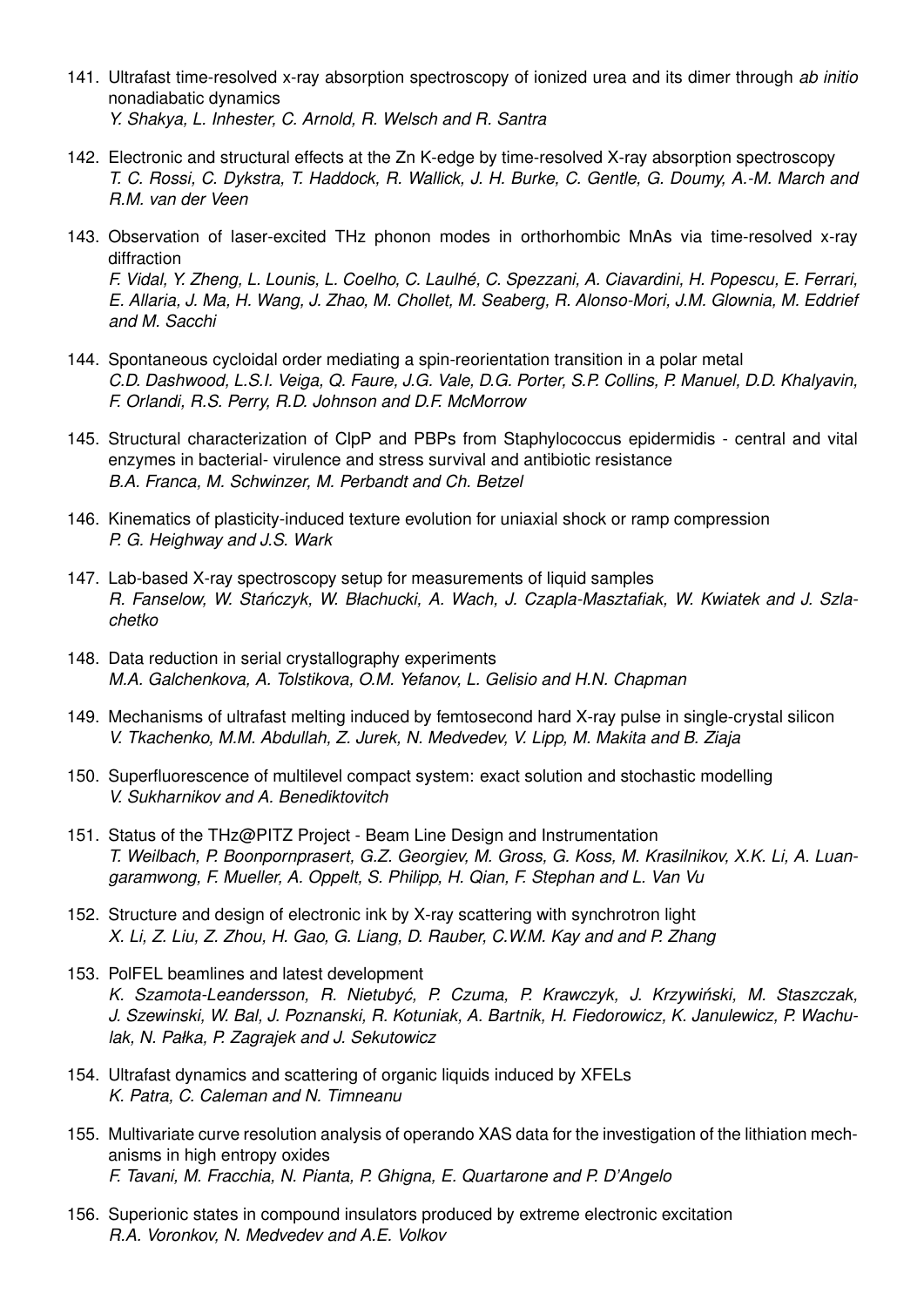- 157. In situ GISAXS/GIWAXS investigation of B-sheet mediated biotemplating in TiO<sub>2</sub>:B-lactoglobulin films during spray deposition *J.E. Heger, W. Chen, S. Yin, C.J. Brett, W. Ohm, S.V. Roth and P. Müller-Buschbaum*
- 158. Study of materials in the VUV
	- *S. Espinoza, F. Samparisi, M. Zahradnik, M. Albrecht, O. Finke, R. Antipenkov, O. Hort, M. Rebarz, L. Poletto, J. Nejdl and J. Andreasson*
- 159. SARS-CoV-2 Virion Samples for Single Particle Imaging at the European XFEL *D. Bagrov, G. Gluhov, M. Karlova, A. Moiseenko, D. Litvinov, M. Kirpichnikov, K. Shaitan, O. Sokolova, L. Kozlovskaya, A. Shishova, A. Kovpak, Y. Ivin, A. Piniaeva, D. Osolodkin, A. Ishmukhametov and A. Egorov*
- 160. Imaging coupled electron-hole dynamics in molecules with time- and angular-resolved photoelectron spectroscopy *M. Reuner and D. Popova-Gorelova*
- 161. PETRA IV The Ultimative 3D X-ray Microscope *R. Bartolini, Ch. G. Schroer, I. Agapov, K. Baev, K. Bagschik, A. Brauer, R. Brinkmann, M. Hüning, S. Klumpp, I. Pfeffer, O. Seeck, R. Wanzenberg, H.-C. Wille, W. Leemans and E. Weckert*
- 162. Influence of the SASE pulse's temporal profile to energy and time distribution of photoelectrons in water target *W. Blachucki and J. Szlachetko*
- 163. Role of the depolarization and decay of a quantum state on coherent control in bi-chromatic ionization *E.V. Gryzlova, M.M. Popova, M.D. Kiselev and A.N. Grum-Grzhimailo*
- 164. Examination of prospective chemotherapeutics with the use of the X-ray Absorption Spectroscopy *W. Stanczyk, J. Czapla-Masztafiak, J. Szlachetko, W. Blachucki, A. Wach, R. Fanselow and W.M. Kwiatek*
- 165. Study of crystal-field effects induced by thermal oxidation of titanium *A. Wach, K. Wojtaszek, W. Blachucki, K. Tyrala, M. Nowakowski, M. Zajac, J. Stepien, W. Stanczyk, J. Czapla-Masztafiak, W.M. Kwiatek and J. Szlachetko*
- 166. Perspectives for single-particle imaging of hydrated proteins with an X-ray Free-Electron Laser *J.C. E, M. Stransky, Z. Jurek, C. Fortmann-Grote, L. Juha, R. Santra, B. Ziaja and A.P. Mancuso*
- 167. Multimodal X-ray Imaging to investigate Breast cancer *A.L.C. Conceicao, S. Haas, M. Antoniassi, V. Müller, E. Burandt and M. Mohme*
- 168. Observation of water dynamics in the Mg2+ coordination at the active site in hen egg white lysozyme *D.B. Lee, E.J. Kim, K.H. Nam, J. Lee, J.D. Jo, J H. Park, M.S. Hunter, S. Boutet, M.S. Chung and K.H. Kim*
- 169. The wayforlight portal for the users of European Light Sources *C. Blasetti and et al.*
- 170. Numerical experiments using neural network algorithms to determine 3D protein structures from the data of X-ray laser radiation diffraction from single particles *K.V.Shaitan, M.A. Lozhnikov, V.N. Novoseletsky, G.A. Armeev, A.V. Kudryavtsev, G.M. Kobelkov, A.K. Shaitan and M.P. Kirpichnikov*
- 171. Single-Shot Absorption Spectroscopy at XFELs *M. Harmand, M. Cammarata, M. Chollet, A.G Krygier, H.T. Lemke and D.Zhu*
- 172. Customized 2D and 3D Multilayer Deposition on Flexible Length Scales *M. Ramin Moayed, K. Schlage, A. Siemens, C. Adolff, L. Bocklage, S. Willing, J. Lütjens, T. Gurieva and R. Röhlsberger*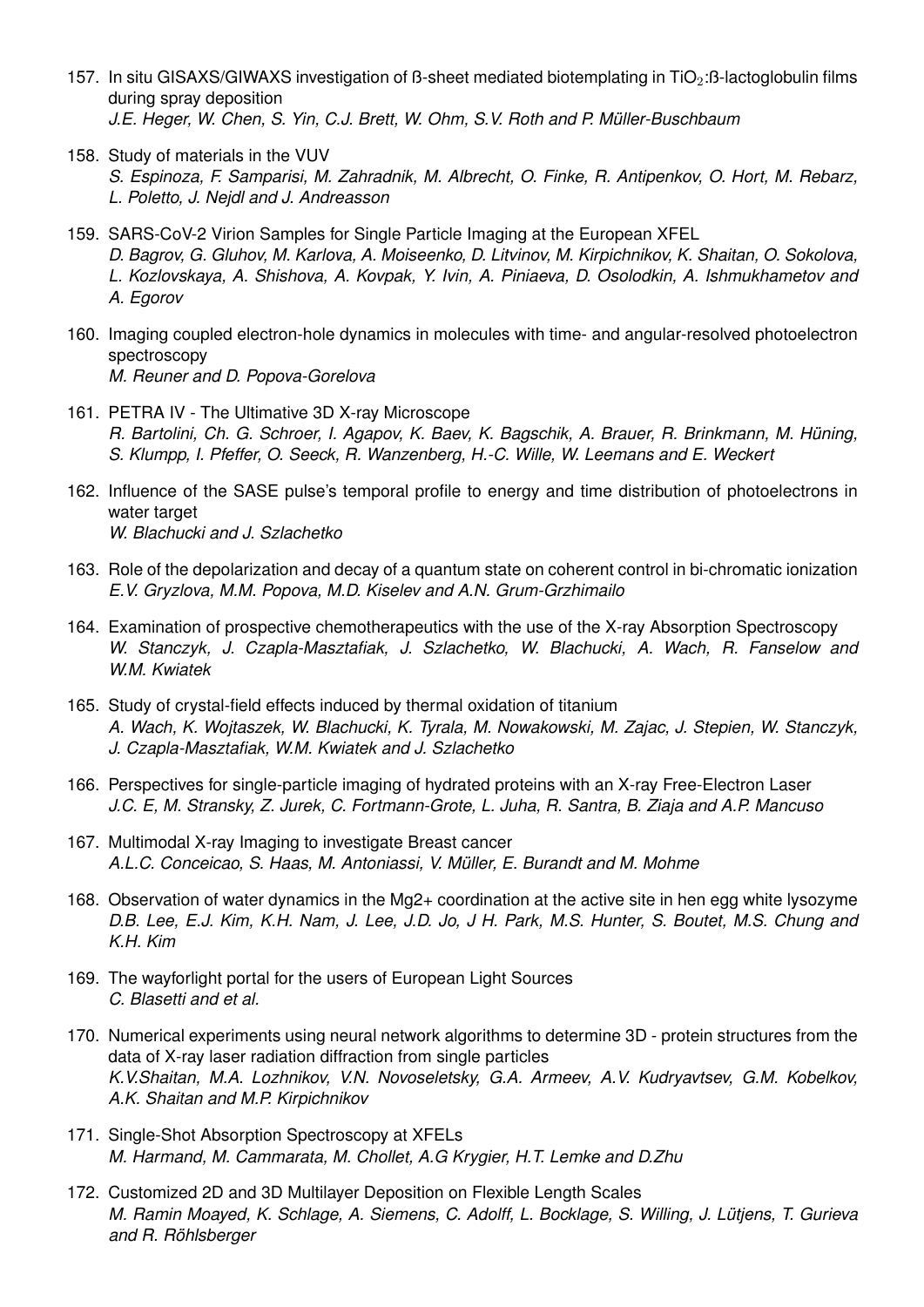- 173. Activation procedure for Pt- and Pd-functionalized UiO-67 metal-organic framework *A.L. Bugaev, A.A. Skorynina, A.V. Soldatov, A. Lazzarini, U. Olsbye, K. P. Lillerud and S. Bordiga*
- 174. Denoising and Demasking Diffraction Patterns with Neural Networks *A. Bellisario and T. Ekeberg*
- 175. Polarization sensitive IR-pump X-ray-probe spectroscopy *J-C. Liu, V. Savchenko, V. Kimberg, M. Odelius and F. Gel'mukhanov*
- 176. X-ray-induced evolution of solids simulated with a hybrid MC/MD/DFTB approach *V. Lipp and B. Ziaja*
- 177. A Forward Model for Crystal Diffraction *W. Brehm*
- 178. Heterogeneous Adsorption and Local Ordering of Formic Acid on a Magnetite Surface *M. Creutzburg, K. Sellschopp, S. Tober, E. Grånäs, V. Vonk, H. Noei, G. Vonbun-Feldbauer and A. Stierle*
- 179. Melting dynamics of irradiated free-standing single- and polycrystalline gold films *I. Milov, N. Medvedev and V. Zhakhovsky*
- 180. Electron-phonon coupling in irradiated metals across the periodic table *N. Medvedev and I. Milov*
- 181. Temperature and time-resolved XANES studies of novel valence tautomeric cobalt complex *S.O. Shapovalova, A.A. Guda, M.P. Bubnov, A.A. Zolotukhin, V.K. Cherkasov, Yu.V. Rusalev, V.V. Shapovalov and A.V. Soldatov*
- 182. Dynamics of the hydrogen bond *S. Trippel, M. Johny, J. Onvlee, L. He, J. Wiese, H. Bromberger, T. Kierspel and J. Küpper*
- 183. Controlled molecules *S. Trippel, J. Onvlee, J. Wiese, T. Mullins, E. Karamatskos, H. Bromberger, S. Kerbstadt, E. Zak and J. Küpper*

#### **III.4 PETRA III**

- 184. Giant Supramolecules Meet Synchrotron Radiation: Experience with DESY P11 and P24 Beamlines *A.V. Virovets, E. Peresypkina and M. Scheer*
- 185. Exploration of spin-phonon coupling in iron complexes using field-dependent nuclear inelastic scattering *C.S. Müller, A. Omlor, H. Kämmerer, L. Scherthan, J. Oltmanns, T. Hochdörffer, J.A. Wolny, O. Leupold, H.C. Wille, I. Sergeev, R. Steinbrügge, A. Powell and V. Schünemann*
- 186. Revealing the nature of the magnetic proximity effect by x-ray resonant magnetic reflectivity *T. Kuschel*
- 187. Photoemission from aqueous solutions at P04: Towards detecting Photoelectron Circular Dichroism (PECD) *S. Malerz, F. Trinter, U. Hergenhahn, T. Buttersack, M. Pohl, I. Wilkinson, S. Thürmer and B. Winter*
- 188. X-ray diffraction with high spatial resolution *P. Modegger, P. Chakrabarti, G. Falkenberg, M. Hartmann and R. Brandt*
- 189. Multi-scale 3d virtual pathohistology of lung tissue from Covid-19 patients based on phase-contrast X-ray tomography at the GINIX endstation of P10/PETRA III *J. Frohn, M. Eckermann, M. Reichardt, M. Osterhoff, M. Sprung, F. Westermeier, A. Tzankov, C. Werlein, M. Kühnel, D. Jonigk and T. Salditt*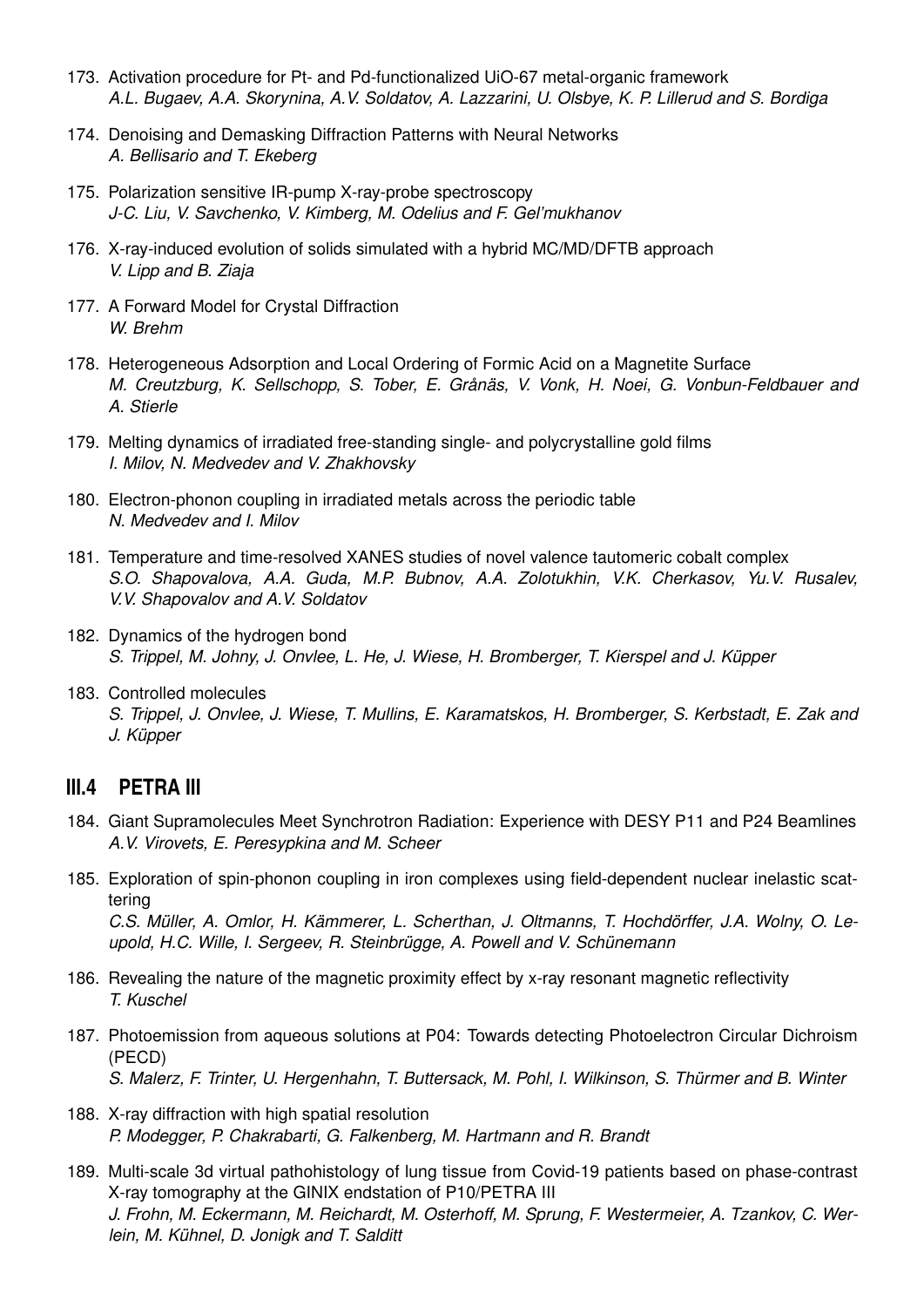- 190. Structure and composition of C-S-H compounds up to 143 GPa *E. Bykova, M. Bykov, S. Chariton, V. B. Prakapenka, K. Glazyrin, A. Aslandukov, A. Aslandukova, G. Criniti, A. Kurnosov and A. F. Goncharov*
- 191. Machine learning applications for XANES analysis of Pd nanoparticles *O.A. Usoltsev, A.L. Bugaev, A.A. Guda, S.A. Guda and A.V. Soldatov*
- 192. Sn K-edge XAFS study in relaxor ferroelectric BaTi $_0.7$ Sn $_0.3O_3$ : Evidence of structural modifications in the region around the broad dielectric maxima *A. Surampalli, I. Schiesaro, C. Meneghini, E. Welter and V.R. Reddy*
- 193. Disentangling Intertwined Quantum States in a Prototypical Cuprate Superconductor *J. Choi, Q. Wang, S. Jöhr, N.B. Christensen, J. Küspert, D. Bucher, D. Biscette, M. Hücker, T. Kurosawa, N. Momono, M. Oda, O. Ivashko, M. v. Zimmermann, M. Janoschek and J. Chang*
- 194. The performance of the new intermediate focus setup at P04 *M.-J. Huang, F. Scholz, K. Bagschik, M. Hoesch, B. Pfau and O. Reichel*
- 195. Using X-Ray Nanotomography and Image Segmentation to Understand Morphology of Strontium Sulfate Endoskeleton in Acantharea *D. Raja Somu, T. Cracchiolo, I. Greving and V. Merk*
- 196. Multi-scale phase-contrast x-ray tomography of small-animal cochleae *J. Schaeper, M. Reichardt, M. Eckermann, J. Frohn, C. Kampshoff, T. Moser and T. Salditt*
- 197. Supramolecular Zoo *E. Peresypkina, A.V. Virovets and M. Scheer*
- 198. Germanium-based nanostructure synthesis guided by amphiphilic diblock copolymer templating *C.L. Weindl, C. Fajman, M.A. Giebel, T. Fässler and P. Müller-Buschbaum*
- 199. Active layer printing of hybrid solar cells with in situ GISAXS and GIWAXS *V. Körstgens, L. Diaz Piola, K.S. Wienhold, N. Li, W. Chen, M. Nuber, K. Stallhofer, M. Schwartzkopf, H. Iglev, S.V. Roth, R. Kienberger and P. Müller-Buschbaum*
- 200. Local structure around Er atoms in the Er doped  $SiO<sub>2</sub>/Si$  multilayers *A. Wolska, H. Krzyzanowska and M.T. Klepka*
- 201. Quantitative 3d virtual histology of the human hippocampus by phase-contrast computed-tomography at GINIX and P10 *M. Eckermann, O. Hansen, F. van der Meer, B. Schmitzer, C. Stadelmann and T. Salditt*
- 202. Dynamics in amorphous ice studied by XPCS *A. Karina, M. Ladd Parada, H. Li, M. Reiser, F. Dallari, N. Striker, F. Lehmkuehler, M. Sprung, F. Westermeier, F. Perakis, A. Nilsson and K. Amann-Winkel*
- 203. EXAFS study of four-layer Aurivillius  $Bi_5FeTi_3O_{15}$  compound *D. Prajapat, A. Surampalli, I. Schiesaro, C. Meneghini, E. Welter and V.R. Reddy*
- 204. XPCS measurements of unannealed and expanded amorphous ices *M. Ladd Parada, H. Li, A. Karina, M. Reiser, F. Westermeier, M. Sprung, F. Dallari, N. Striker, F. Lehmkühler, A. Nilsson and K. Amann-Winkel*
- 205. Selective Orbital Imaging of Excited States with X-Ray Spectroscopy: The Example of  $\alpha$ -MnS *A. Amorese, B. Leedahl, M. Sundermann, H. Gretarsson, Z. Hu, M. Schmidt, H. Borrmann, Yu. Grin, A. Severing, M.W. Haverkort and L.H. Tjeng*
- 206. Quantitative High-Resolution Phase-Contrast Micro Tomography at PETRA III *M. Riedel, A. Gustschin, L. Ushakov, W. Noichl, K. Taphorn, M. Busse, F. Beckmann, J. Hammel, J. Moosmann, C. Krywka, M. Müller and J. Herzen*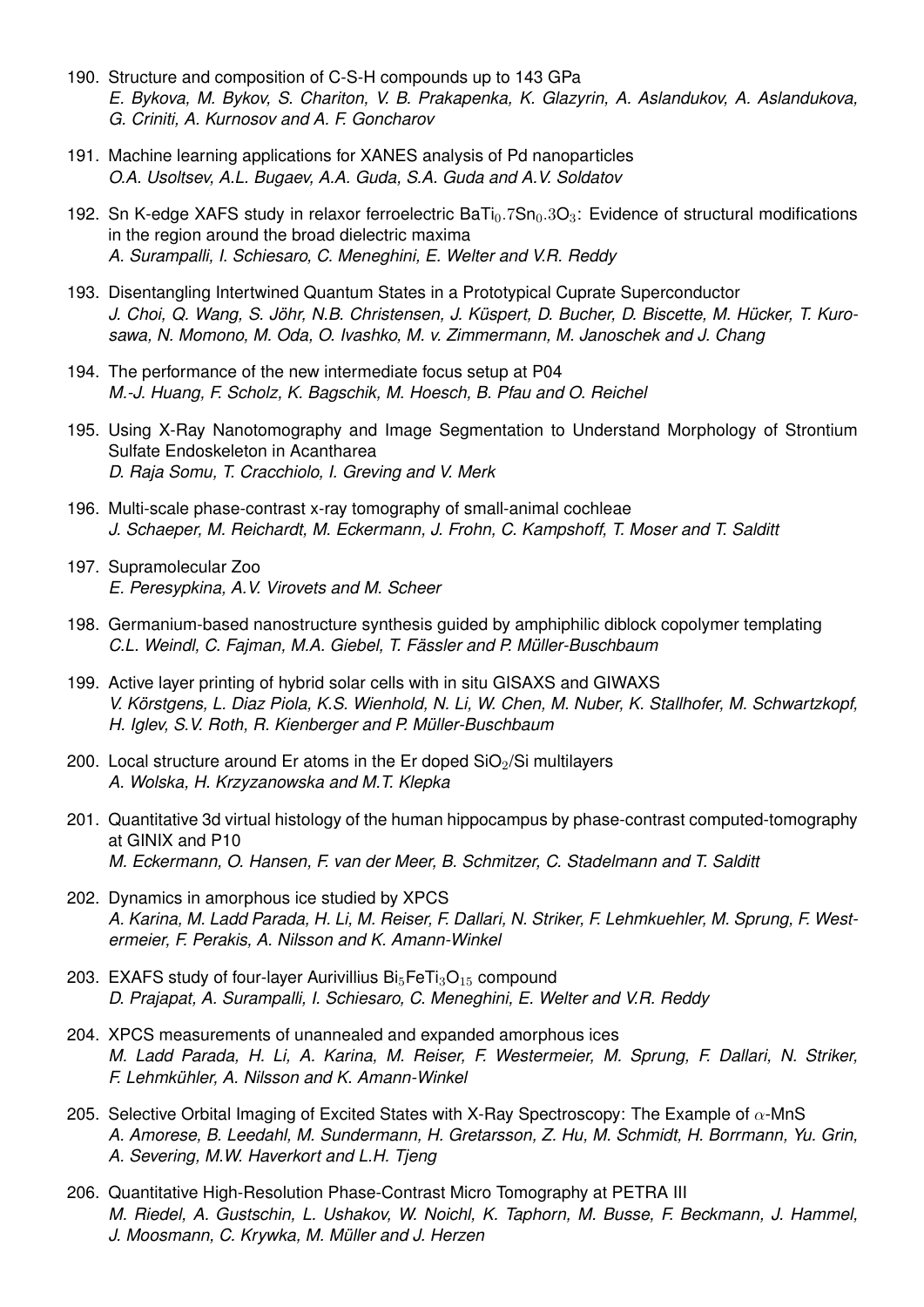- 207. In situ X-ray diffraction and imaging beamline P23: status and prospects *D.V.Novikov, A.Khadiev, J.Raabe and Y.A.Matveev*
- 208. Operando QEXAFS study of ammonia slip catalysts during realistic driving cycles *V. Marchuk, D.E. Doronkin and J.-D. Grunwaldt*
- 209. Characterization of cardiac tissue from COVID-19 patients based on X-ray phase-contrast tomography @GINIX and P10 *M. Reichardt, P. Møller Jensen, V. Andersen Dahl, A. Bjorholm Dahl, A. Tzankov, C. Werlein, M. Kühnel, D. Jonigk and T. Salditt*
- 210. Dynamics of phase transition under pressure in concentrated lysozyme solutions measured by XPCS *A. Al-Masoodi, C. Lovato, M. Moron, J. Bolle, G. Surmeier, L. Randolph, M. Reiser, J. Möller, F. Westermeier, M. Sprung, M. Paulus, M. Tolan and C. Gutt*
- 211. Reaction intermediates during methanol synthesis over Cu/ZnO(000-1) and Cu/ZnO(10-14) measured at P22 POLARIS *R. Gleißner, H. Noei, M. Wagstaffe, C. Goodwin, M. Soldemo, M. Shipilin, P. Lömker, C. Schlüter, P. Amann, A. Nilsson and A. Stierle*
- 212. Using SAXS/WAXS to investigate morphology of protein hydrogels *N. Biswas and S. Techert*
- 213. In-situ GiSAXS investigations of sprayed drugs on hydrogel based matrix *N. Biswas, E. Erbes, S. Techert and S. Roth*
- 214. Improving Vibrational Stability at P14 DCM by Optimizing Cryocooler Parameters *V. Palnati, L.K. Chodak, U. Ristau, J. Meyer and S. Fiedler*
- 215. The future of Macromolecular Crystallography at PETRA IV *G. Pompidor, E. Crosas, A. Henkel, B. Kistner, J. Meyer, S. Saouane, S. Chatziefthymiou and J. Hakanpää*
- 216. Thermal behavior and Co-nonsolvency/co-solvency effect of Thermoresponsive Poly(methyl methacrylate)-b-poly(N-isopropylacrylamide) Diblock Copolymers in Aqueous Solution and Water/Methanol Mixtures *C.-H. Ko, C. Henschel, G.P. Meledam, M.A. Schroer, P. Müller-Buschbaum, A. Laschewsky and C.M. Papadakis*
- 217. Growth and Stability of  $SmS-TaS<sub>2</sub>$  nanotubes studied by XAS and DAFS methods *A. Khadiev, M. B. Sreedhara, R. Tenne and D. Novikov*
- 218. Hybrid Energy Harvester based on Triboelectric Nanogenerator and Solar Cell *T. Xiao, S.V. Roth and P. Müller-Buschbaum*
- 219. HAXPES at PETRA3 and PETRA4 *C. Schlueter, A. Gloskovskii, P. Loemker and K. Ederer*
- 220. Recoil effects in high energy photoemission of solids *F. Roth, A. Gloskovskii, C. Schlueter, S. Molodtsov, W. Drube and W. Eberhardt*
- 221. New mechanism of the initial stage of graphene growth under controlled conditions *V. Aristov, A. Chaika, O. Molodtsova, S. Babenkov, D. Potorochin, A. Locatelli, T. Mentes, A. Sala and D. Marchenko*
- 222. Multi-phase indium nanoparticles formed in CuPcF4 studied by TEM and PES *O.V. Molodtsova, I.M. Aristova, D.V. Potorochin, S.V. Babenkov, I.I. Khodos, S.L. Molodtsov, A.A. Makarova, D.A. Smirnov and V.Y. Aristov*
- 223. An evidence of local structural disorder across spin-reorientation transition in  $\text{DyFeO}_3$ : An Extended X-ray Absorption Fine structure (EXAFS) study *A. Panchwanee, I. Schiesaro, S. Mobilio, S. Shravan Kumar Reddy, C. Meneghini, E. Welter and V. Raghavendra Reddy*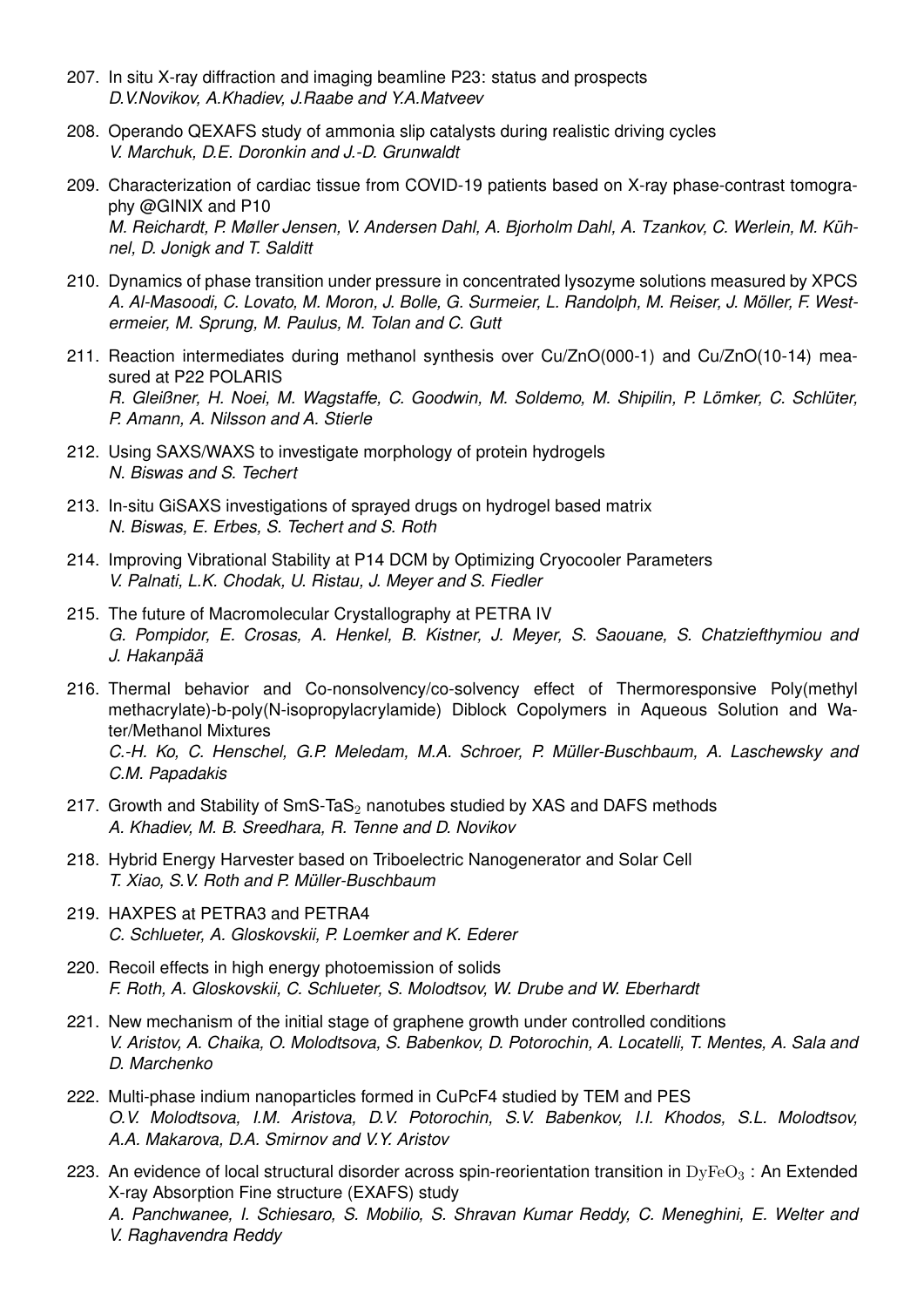- 224. Towards dose-efficient X-ray imaging with  $\mu$ m-resolution by Bragg Magnifier Optics *R. Pretzsch, H. Hessdorfer, M. Hurst, V. Bellucci, A. Biswal, P. Vagovic, T. van de Kamp, M. Zuber, M. Shcherbinin, E. Hamann and T. Baumbach*
- 225. A 16-Channel Monolithic Array of SDDs for Ultrafast X-Ray Spectroscopy *G. Utica, M. Carminati and C. Fiorini*
- 226. Approaches to the study of the structure and conformational changes of biomolecules based on DNA aptamers *R.V. Moryachkov, V.N. Zabluda, I.A. Shchugoreva, P.V. Artyushenko, V.A. Spiridonova, G.S. Peters, A.S. Kichkaylo and A.E. Sokolov*
- 227. Data Analysis Flow at the P61A Instrument for White Beam Diffraction *G. Dovzhenko, S. Degener, G. Abreu Faria and P. Staron*
- 228. Sub-10 nm resolution coherent X-ray magnetic imaging with holography-aided phase retrieval *R. Battistelli, S. Zayko, K. Bagschik, C. Günther, J. Fuchs, K. Gerlinger, L. Kern, D. Metternich, M. Schneider, D. Engel, S. Eisebitt, B. Pfau and F. Büttner*
- 229. Swedish Materials Science Beamline (SMS) at PETRA III: In-line branch (P21.2) *U. Lienert, S. Gutschmidt, T. Bäcker, Z. Hegedüs and M. Blankenburg*
- 230. Strain impact on the piezotronic effect in ZnO rods visualized with X-Ray diffraction in sub- $\mu$ m resolution *P. Jordt, S. Hrkac, N. Wolff, J. Warias, A. Sartori, C. Krywka, L. Kienle, O. Magnussen and B. Murphy*
- 231. Nanosecond X-ray photon correlation spectroscopy using pulse time structure of a storage-ring source *W. Jo, F. Westermeier, R. Rysov, O. Leupold, F. Schultz, S. Tober, V. Markmann, M. Sprung, A. Ricci, T. Laurus, A. Aschkan, A. Klyuev, U. Trunk, H. Graafsma, G. Grübel and W. Roseker*
- 232. Demonstration of 3D X-ray Photon Correlation Spectroscopy in turbid colloidal systems *W. Jo, F. Westermeier, R. Rysov, M. Walther, L. Müller, A. Philippi-Kobs, M. Riepp, S. Marotzke, M. Sprung, G. Grübel and W. Roseker*
- 233. EXAFS-RMC structural investigation of  $Nb<sub>3</sub>Sn$  as a function of temperature *I. Schiesaro, S. Anzellini, R. Loria, R. Torchio, T. Spina, R. Flukiger, E. Silva and C. Meneghini*
- 234. From Chains to Rings X-Ray Absorption of  $\mathsf{C}_3\mathsf{H}_n^+$  Molecular lons *S. Reinwardt, F. Trinter, P. Cieslik, A. Perry-Sassmannshausen, T. Buhr, A. Müller, S. Schippers and M. Martins*
- 235. Structural characteristics of cryoprotectants used for cells freezing. *A. Ivanova, O. Yefanov, M. Galchenkova, E. Simonenko and H.N. Chapman*
- 236. Investigating the effect of compression rates on the stress development in experiments using the dynamic diamond anvil cell (dDAC) technique *C. Plueckthun, H. Marquardt, N. Giordano, R. Husband, J. Kaa, A. Kurnosov, H.-P. Liermann, A. San Jose Mendez, G. Morard and Z. Konopkova*
- 237. Single nanowire devices for X-ray detection *L. Chayanun, J. Soltau, M. Osterhoff and J. Wallentin*
- 238. Lithium distribution in stripes of negative electrodes extracted from cylinder-type Li-ion batteries *D. Petz, V. Baran, M.J. Mühlbauer, A. Schökel, C. Paulmann, P. Müller-Buschbaum and A. Senyshyn*
- 239. New decomposition products of tri-metaphosphimic acid *D. Günther and O. Oeckler*
- 240. Concentration-conformation relation of a poly(2-oxazoline)-based bottlebrush in good solvent *J.-J. Kang, J. Allwang, C. Sachse, C.-H. Ko, M.A. Schroer, S. Da Vela, D. Molodenskiy, D.I. Svergun, R. Jordan and C.M. Papadakis*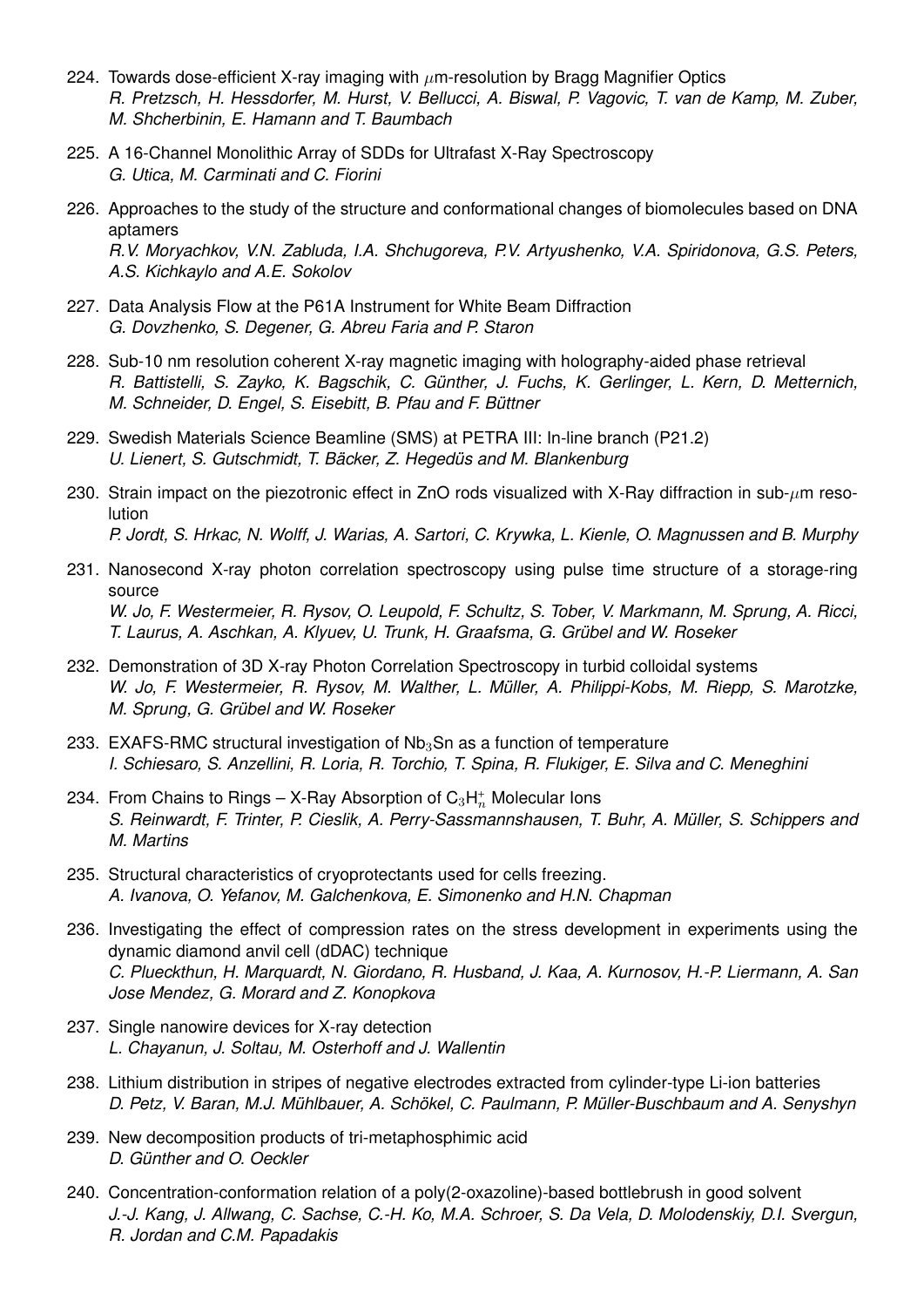- 241. X-ray beam-shaping refractive optics and its applications *D. Zverev, I. Snigireva, A. Barannikov, V. Yunkin, V. Kohn, S. Kuznetsov and A. Snigirev*
- 242. The texture of structural steels after a long-term operation in the equipment petroleum refining complex *V. Usov, H.-G. Brokmeier, N. Al-hamandy, M. Salih, N. Schell, N. Shkatulyak, E. Savchuk and N. Ry-*
- 243. Developments for multidimensional serial crystallography *D. Oberthür*

*bak*

- 244. Study of layered graphene-based nanocomposite obtained via diazonium chemistry *D. Potorochin, O. Molodtsova, V. Aristov, A. Chaika, D. Marchenko, D. Smirnov, A. Makarova, B. Walls, K. Zhussupbekov, K. Walshe, I. Shvets, A. Ciobanu, M. Rabchinskii, N. Ulin, M. Baidakova, P. Brunkov and S. Molodtsov*
- 245. Highly ordered titania films with incorporated germanium nanoparticles for photoanodes *N. Li, R. Guo, W. Chen, V. Körstgens, J.E. Heger, C.J. Brett, M.A. Hossain, J. Zheng, P.S. Deimel, F. Allegretti, M. Schwartzkopf, G. Schmitz, J.V. Barth, J.G.C. Veinot, S.V. Roth and P. Müller-Buschbaum*
- 246. Serial crystallography at P11 *A. Henkel, M. Galchenkova, E. Crosas, S. Saouane, J. Meyer, S. Günther, B. Kistner, G. Pompidor, S. Chatziefthymiou, O. Yefanov, D. Oberthür and J. Hakanpää*
- 247. Dynamics of photoswitchable lipid monolayers *S. Hövelmann, J. Warias, J. Kuhn, A. Sartori, R. Giri, P. Jordt, C. Shen, F. Reise, T. Lindhorst, O. Magnussen, G. Grübel and B. Murphy*
- 248. In situ experiment for selective laser melting *J. Rosigkeit, E. Maawad, P. Staron, E. Krohmer, F. Pyczak and M. Müller*
- 249. Optical pump X-ray probe studies from liquid-vapour interfaces *R.P. Giri, N. Hayen, S. Hoevelmann, J. Warias, A. Sartori, O. Magnussen and B. Murphy*
- 250. Liquid jet photoelectron spectroscopy applied to the study of redox reactants in solution: the permanganate / manganate redox pair *K. Mudryk, R. Seidel, B. Winter and I. Wilkinson*
- 251. Spray deposited anisotropic magnetic hybrid thin films containing PS-b-PMMA and strontium hexaferrite magnetic nanoplates *W. Cao, S. Yin, M. Plank, A. Chemezov, M. Opel, M. Gallei, C.J. Brett, M. Schwartzkopf, S.V. Roth and P. Müller-Buschbaum*
- 252. GIWAXS in-situ Analysis of MAPI Perovskite Annealing *L.K. Reb, M.A. Scheel, M. Schwartzkopf, S.V. Roth and P. Müller-Buschbaum*
- 253. Revealing the growth of copper as contacts for polymer thin-film lithium-ion batteries *S.J. Schaper, F.C. Löhrer, S. Xia, C. Geiger, M. Schwartzkopf, P. Pandit, A.M. Hinz, O. Polonskyi, T. Strunskus, F. Faupel, S.V. Roth and P. Müller-Buschbaum*
- 254. P62: Small Angle X-ray Scattering Beamline for Materials Research SAXSMAT *S. Haas, X. Sun, A. Conceicao and S. Pfeffer*
- 255. Magnetite (001) near-surface cation transport monitored by nuclear forward scattering *S. Tober, J.C. Schober, E.E. Beck, G. Dalla Lana Semione, S. Chung, H. Noei, V. Vonk, R. Steinbrügge, I. Sergeev, H.-C. Wille, O. Leupold, K. Schlage, Ralf Röhlsberger and A. Stierle*
- 256. Evidence of Magnetoelastic Coupling Around Ferromagnetic Phase Transition in Ni(2)MnGa Magnetic Shape Memory Alloy *A.K. Singh, S. Singh and D. Pandey*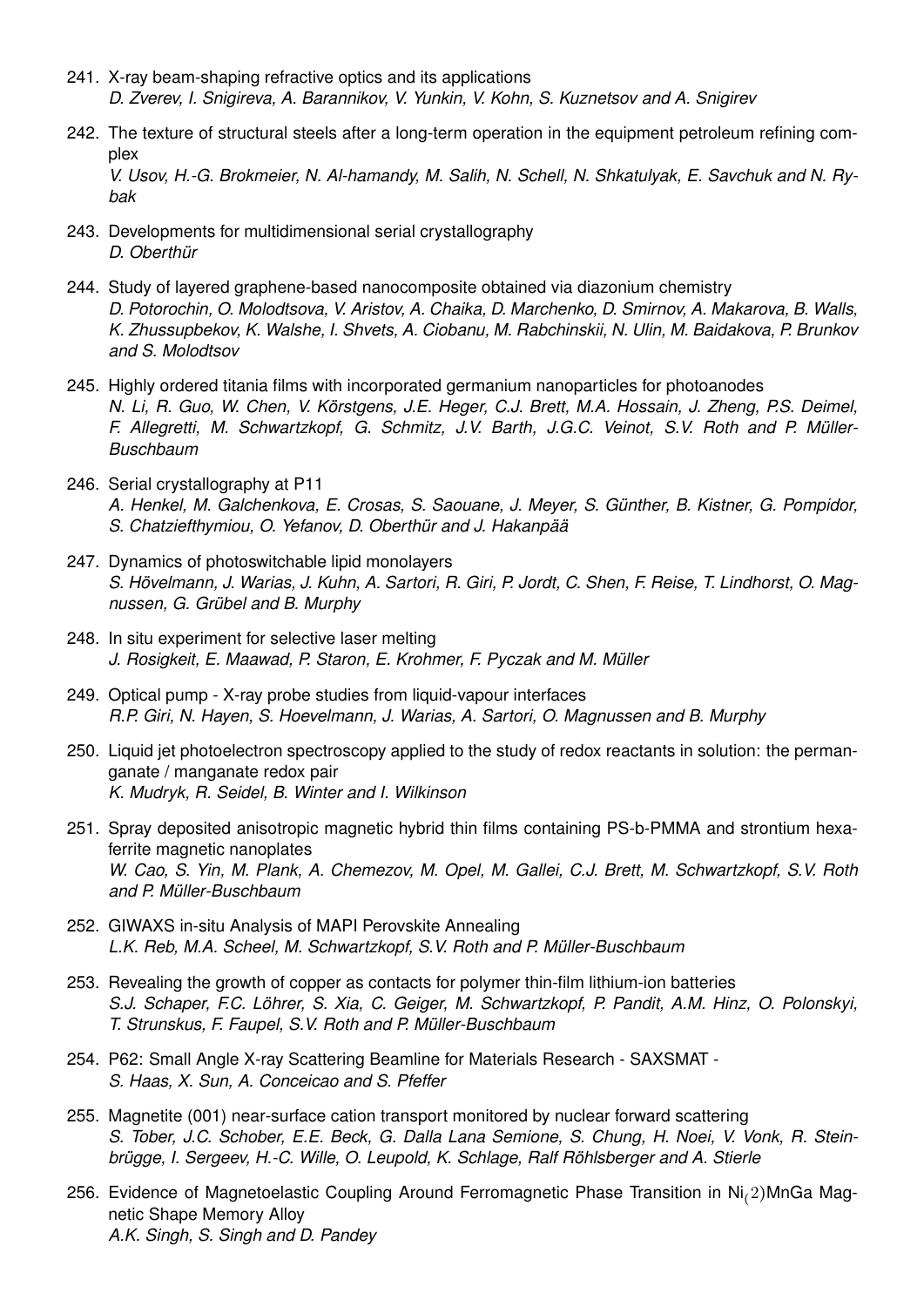- 257. Atomic structure of GaP(As)/Si(001) heterointerface studied by photoelectron spectroscopy *O. Romanyuk, A. Paszuk, C. Schlueter, A. Holovsky, I. Bartos, M. Nandy, I. Gordeev, J. Houdkova, P. Kleinschmidt, P. Jiricek and T. Hannappel*
- 258. Magneto-optical Kerr effect and nuclear resonant scattering study of uni-directional anisotropy in hardsoft magnetic bilayers *Z. Hussain, V. R. Reddy, O. Leupold, D. Kumar, M. Gupta, H.-C. Wille and A. Gupta*
- 259. Multilayer Laue Lens Optics with long working Distances for X-ray Nanodiffraction *P. Gawlitza, S. Niese, J. Todt, J. Keckes, A. Davydok and C. Krywka*
- 260. In-situ XRD during crystallization of container-less processed liquid CaO-SiO2 *K. Schraut, F. Kargl and C. Adam*
- 261. Exploring Catalyst Dynamics in a Fixed Bed Reactor by Correlative Operando Spatially-Resolved Structure-Activity Profiling *B. Wollak, D. Doronkin, D. Espinoza, T. Sheppard, O. Korup, S. Alizadefanaloo, V. Murzin, F. Rosowski, C. Schroer and R. Horn*
- 262. Shear-induced ordering: XCCA on liquid jets *V. Markmann, M. Dartsch, I. Lokteva, F. Westermeier, G. Grübel and F. Lehmkühler*
- 263. High-resolution imaging in extended chemical reactors with multi-slice ptychography *L. Grote, M. Kahnt, D. Brückner, M. Seyrich, F. Wittwer, R. Döhrmann, O. Vasylieva, D. Koziej and C.G. Schroer*
- 264. High Heat Load Mirror *J. Seltmann, K. Bagschik, M. Hoesch, M. Huang, F. Scholz and F. Trinter*
- 265. Operando Fischer-Tropsch Catalysis on a Cobalt Model Catalyst Surface at 200mbar using Hard Xray Photoelectron Spectroscopy in POLARIS *P. Lömker, C. Goodwin, M. Shipilin, R. Rameshan, H. Wang, A. Holm, C. Schlueter, A. Nilsson and P. Amann*
- 266. A Step Over the Pressure Gap: Pushing POLARIS towards 10bar Operando Catalysis HAXPES at PETRA IV with Spatial Resolution *P. Lömker, C. Schlueter, A. Nilsson and P. Amann*
- 267. High-resolution crystal structure and biochemical characterization of a GH11 endoxylanase from Nectria haematococca *H. Andaleeb, N. Ullah, S. Falke, M. Perbandt, H. Brognaro and C. Betzel*
- 268. Disordered cations in sulfosalt-like compounds *M. Grauer, C. Paulmann and O. Oeckler*
- 269. In situ diffraction dilatometry investigation of  $\beta$ o $\rightarrow \beta$  phase transformation in TiAl alloys *V. Kononikhina, A. Stark, X. Li, W. Gan, A. Schreyer and F. Pyczak*
- 270. Exploring magnetic materials at beamline P09 at PETRA III *J. Mardegan, O. Leupold, J. Bergtholdt, I. Sergeev, H.C. Wille and S. Francoual*
- 271. PolarX- EBIT: A versatile tool for high-resolution resonant photoexcitation spectroscopy with highly charged ions *S. Bernitt, S. Kühn, R. Steinbrügge, M. Togawa, P. Micke, T. Stöhlker and J.R. Crespo Lopez-Urrutia*
- 272. Rapid In-situ XANES Imaging of Chemical Gradients during Catalytic Partial Oxidation of Methane *S. Alizadehfanaloo, A. Schropp, T. Sheppard, M. Seyrich, V. Murzin, J. Becher, D. Doronkin, J. Garrevoet, J.-D. Grunwaldt and C. Schroer*
- 273. P61A A new White Beam Beamline for Materials Science and Engineering *G. Abreu Faria, T. Wroblewski, G. Dovzhenko, P. Staron and M. Muller*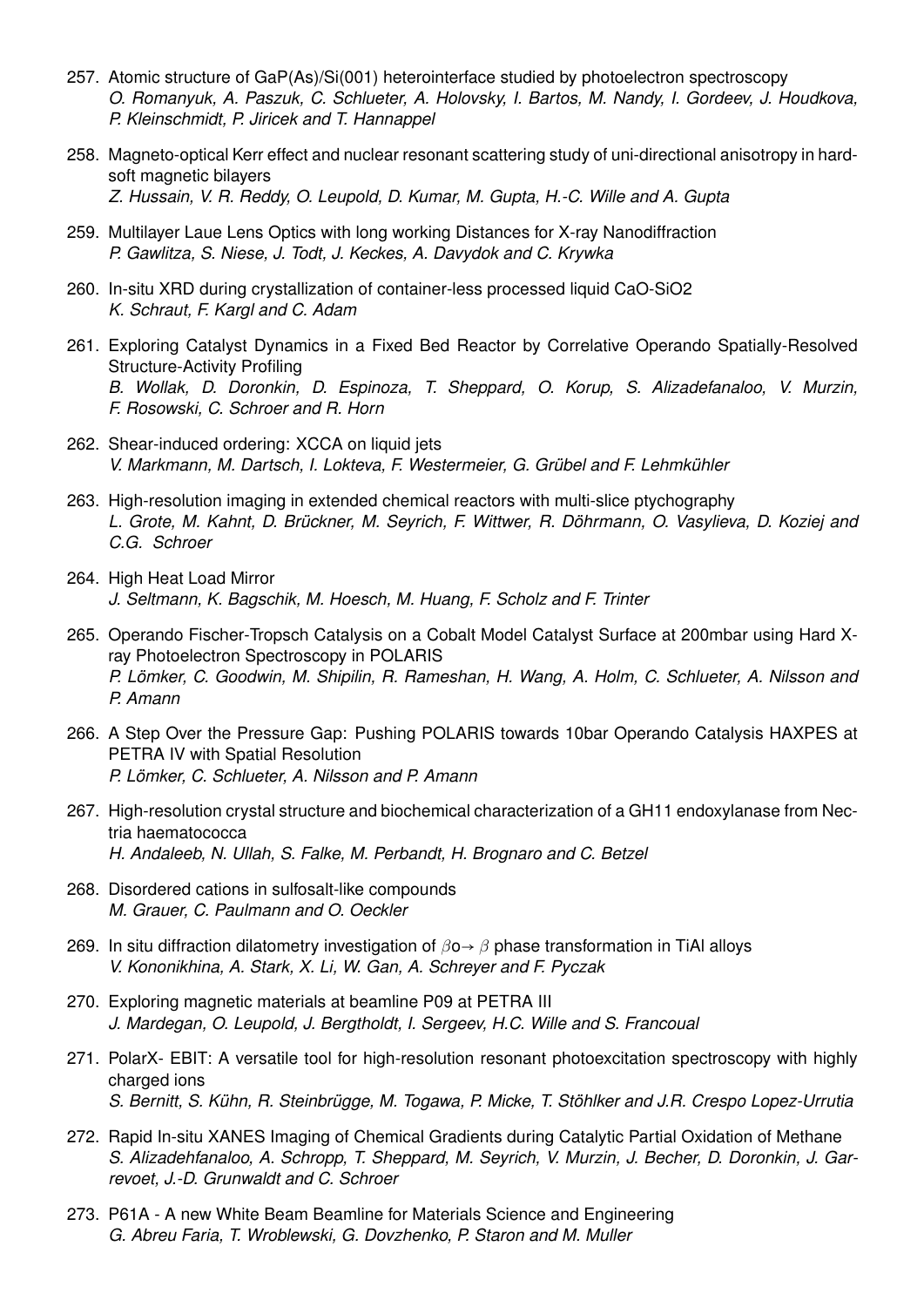- 274. In-situ X-ray Diffraction Study of Electrosorption-induced Actuation in Nanoporous Silicon *M. Brinker, M. Thelen, P. Lakner, M. and T.F. Keller, N. Huber and P. Huber*
- 275. Bragg coherent diffractive imaging at P10 beamline *Z. Ren, R. Rysov, F. Westermeier and M. Sprung*
- 276. X-ray Photon Correlation Spectroscopy at P10 Beamline *M. Sprung and F. Westermeier*
- 277. Luminescence of Tris (8-hydroxyquinoline) aluminum thin films under synchrotron radiation excitation *P. Popielarski, L. Mosinska, T. Zorenko and Yu. Zorenko*
- 278. Towards fast classification of XPCS correlation maps from protein dynamics via neural networks and simulations of the Cahn-Hilliard equation *S. Timmermann, A. Girelli, H. Rahmann, M. Reiser, N. Begam, A. Ragulskaya, L. Randolph, M. Sprung, F. Westermeier, F. Zhang, F. Schreiber and C. Gutt*
- 279. Fe(110) model catalyst for Fischer-Tropsch synthesis: In situ XPS at near-atmospheric pressures using POLARIS instrument *M. Shipilin, P. Amann, D. Degerman, P. Lömker, C.M. Goodwin, M. Soldemo, J. Gladh, H.-Y. Wang, M. Wagstaffe and A. Nilsson*
- 280. The high resolution diffraction beamline P08 *F. Bertram, R. Kirchhof, C. Shen, S. Volkov, A.B. Dey and W. Xu*
- 281. Recent developments at the Resonant scattering and diffraction beamline P09 at PETRA III *S. Francoual, P. Bereciartua, J. Sears, J.R.L. Mardegan and J. Bergtholdt*
- 282. Depth-resolved Bragg Coherent Diffractive Imaging of extra-thick Li-ion battery cathode *A. Shabalin, M. Zhang, Y. Weiliang, D. Lapkin, N. Mukharamova, Y.-Y. Kim, R. Rysov, R. Zhe, M. Sprung, I. Vartanyants, S. Meng and O. Shpyrko*
- 283. Revealing the mechanism of abnormal grain growth in laminated Cu/GNS composite using in-situ synchrotron dilatometer *H. Shi, W. Gan, Y. Zhang, C. Esling, X. Wang, L. Wang, X. Li, E. Mawaad and A. Stark*
- 284. High temperature superelasticity realized in equiatomic Ti-Ni conventional shape memory alloy by severe cold rolling *J. Zhang, T. Chen, W. Li, J. Bednarcik and A.-C. Dippel*
- 285. In-situ GISAXS Investigation of Sprayed Drugs on a Cellulose Based Matrix *E. Erbes*
- 286. Structural compatibility and magnetocaloric measurement protocols in Ni-Pt-Mn-In magnetic shape memory alloy *K.K. Dubey, P. Devi, A.K. Singh and S. Singh*
- 287. Multi-Axis Robot INstaller for Crystall Direct Harvester *M. Bueno, T. Gerhmann, D. Jahn, E. Boehme, L. Kolwicz-Chodak, J. Meyer, U. Ristau, S. Pannerselvam and S. Fiedler*
- 288. Timepix4 a timestamping pixel detector *J. Correa, D. Pennicard, S. Lange, S. Fridman, V. Vardanyan, S. Smoljanin and H. Graafsma*
- 289. Depth resolved HAXPES study of interfaces in Ta/Co2FeAl/MgO *P. Vishwakarma, M. Nayak, V.R. Reddy, A. Gloskovskii, W. Drube and A. Gupta*
- 290. In-Situ Characterization of Soft Photonic Crystals: Melting and Recrystallization *D. Lapkin, N. Mukharamova, S. Lazarev, S. Dubinina, D. Assalauova, J. Stellhorn, F. Westermeier, M. Sprung, M. Karg, I.A. Vartanyants and J.-M. Meijer*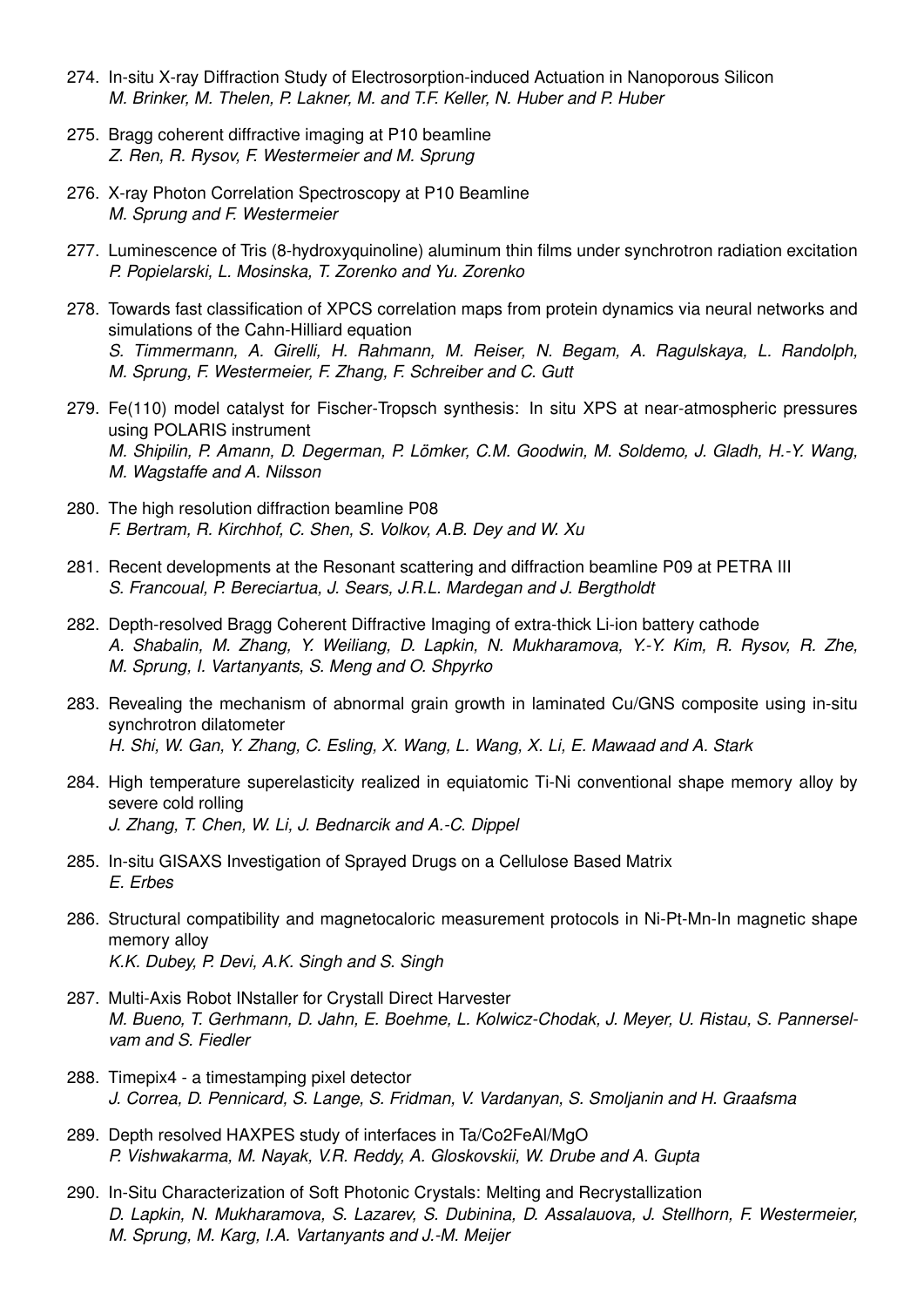- 291. Structural Inhomogeneity in Superfluorescent Perovskite-NC Superlattice *D. Lapkin, N. Mukharamova, C. Kirsch, S. Westendorf, J. Wahl, I. Zaluzhnyy, D. Assalauova, J. Carnis, Y.Y. Kim, A. Meier, M. Sprung, F. Schreiber, M. Scheele and I.A. Vartaniants*
- 292. In-situ Fe K-edge XAS analysis of ionic species in the highly concentrated FeCl<sub>2</sub> (aq) solution for energy storage technology *I. Arcon, U. Luin and M. Valant ˇ*
- 293. Synchrotron-radiation computed tomography uncovers ecosystem functions of fly larvae in an Eocene forest *V. Baranov, M. Engel, J. Hammel, M. Hörnig, T. van de Kamp, M. Zuber and J.T. Haug*
- 294. Structural evolution of severe plastically deformed metals upon heating *X. Liu, J.-K. Han, M. Blankenburg, M. Kawasaki and K.-D. Liss*
- 295. In Situ Printing: Insights into the Morphology Formation and Optical Property Evolution of Slot-Die-Coated Active Layers Containing Low Bandgap Polymer Donor and Nonfullerene Small Molecule **Acceptor**

*K. Wienhold, V. Körstgens, S. Grott, X. Jiang, M. Schwartzkopf, S.V. Roth and P. Müller-Buschbaum*

- 296. Multimodal Characterization of Functionality and Chemical composition and Morphology of Thin Film Solar Cells. *A.M. Slyamov, A. Saadaldin, M. Stuckelberger, D. Bernard and J.W. Andreasen*
- 297. Study of sublattice magnetization in  $Y_{1.5}$ Gd<sub>1.5</sub>Fe<sub>5</sub>O<sub>12</sub> using hard x-ray magnetic circular dichroism *M. Kuila, C. Strohm, J. Mardegan, A. Tayal, S. Francoual and V. Raghavendra Reddy*
- 298. Influence of anchoring ligands on magnetic properties of 3d-4f heterometallic complexes after deposition on a solid surface substrate *V. Mazalova, G.C. O'Neil, L. Miaja-Avila, K. Monakhov and P. Fromme*
- 299. High-Rate Data Acquisition and Management at the EMBL Beamlines *M. Nikolova, A. d'Amato, S. Fiedler, T. R. Schneider and G. Bourenkov*
- 300. Evidence of Highly Anharmonic Soft Lattice Vibrations in a Zintl Rattler *M. Dutta, M. Samanta, T. Ghosh, D. J. Voneshen and K. Biswas*
- 301. Towards quantitative surface strain analysis in Bragg Coherent Diffractive Imaging using correlative imaging

*J. Carnis, Y. Y. Kim, D. Assalauova, N. Mukharamova, Z. Ren, S. Kulkarni, A. Jeromin, T. Keller and I. Vartaniants*

- 302. Closed Loop Motion Control at the EMBL-Hamburg *U. Ristau and S. Fiedler*
- 303. Beamline P66 *A. Kotlov and I. Schostak*
- 304. Beamline P64: High-resolution X-ray Emission Spectroscopy *A. Kalinko, M. Naumova, M. Goerlitz, A. Kataev, M. Bauer and W.A. Caliebe*
- 305. Structure degradation of quantum dot solids for solar cells *W. Chen, R. Guo, K.S. Wienhold, N. Li, X. Jiang, H. Tang, L.P. Kreuzer, M. Schwartzkopf, X.W. Sun, S.V. Roth, K. Wang and P. Müller-Buschbaum*
- 306. X-ray action spectroscopy as an approach to investigate the structure and the relaxation mechanisms of gas-phase biomolecular ions *L. Schwob, S. Dörner, K. Schubert, A. Kotobi, I. Unger and S. Bari*
- 307. X-ray parametric down-conversion processes at synchrotron light sources: a theoretical and experimental approach *D. Krebs, C. Boemer, A. Benediktovitch, E. Rossi, S. Huotari and N. Rohringer*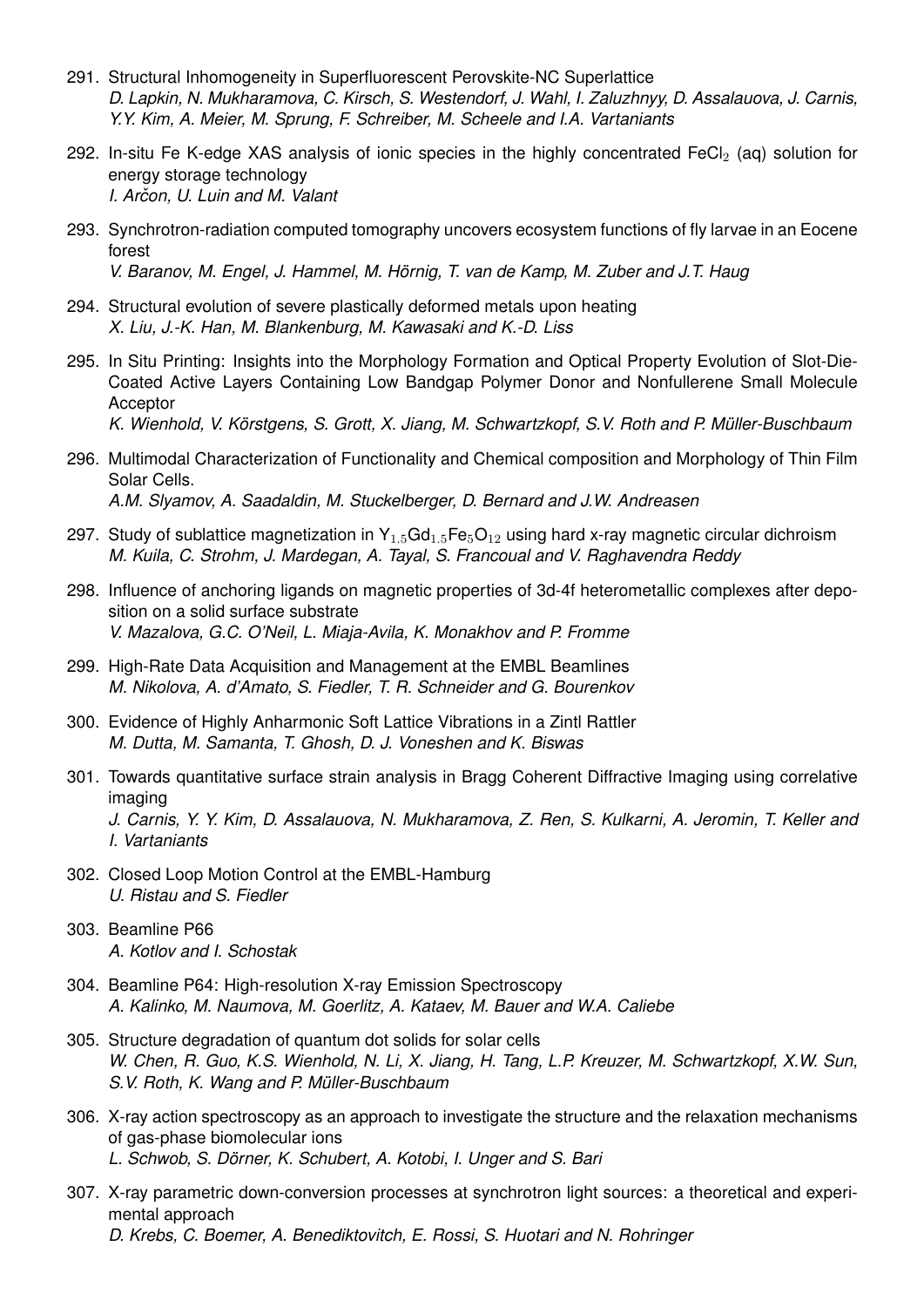- 308. Structural characterization of a commensurate low temperature phase of yttrium manganate oxid  $YMn<sub>2</sub>O<sub>5</sub>$  in picometer range with resonate x-ray diffraction *T. Weigel, C. Richter, M. Nentwich, V. Garbe, E. Mehner, D. Novikov, M. Zschornak and D.C. Meyer*
- 309. Operando structural study of electrochemical reduction of carbon dioxide on Cu(100) *C. Qiu, J. Tian, R. Amirbeigiarab, A. Herzog, A. Bergmann, O. Magnussen and B. Roldan Cuenya*
- 310. Resonant X-ray emission spectroscopy of the thermochromic phase transition in CuMo1-xWxO4 solid solutions *I. Pudza, A. Kalinko, A. Cintins and A. Kuzmin*
- 311. Structure based identification of Bortezomib and Ixazomib as new lead compounds for the development of novel boron-based beta-lactamase inhibitors *A. Prester, N. Werner, H. Rohde, M. Perbandt and C. Betzel*
- 312. Inner-shell photoionization of  $S^+$  ions *S. Reinwardt, P. Cieslik, A. Perry-Sassmannshausen, T. Buhr, S. Schippers, A. Müller, S. Fritzsche, M. Martins and F. Trinter*
- 313. ICD Relaxation of K-edge Core Hole of Aqueous ions *G. Gopakumar, E. Muchova, I. Unger, S. Malerz, F. Trinter, G. Öhrwall, P. Slavicek, B. Winter, U. Hergenhahn, D. Ceolin, C. Caleman and O. Björneholm*
- 314. PETRA III Beamline P61B: High-Pressure Research using the Large Volume Press (LVP) and white X-rays *R. Farla, S. Bhat, A. Chanyshev, S. Ma, S. Sonntag and T. Katsura*
- 315. Energy-dispersive XRD methods for non-destructive materials science at P61A (PETRA III) *S. Degener, G. Abreu Faria, G. Dovzhenko, D. Lott, A. Liehr, P. Staron, M. Müller and T. Niendorf*
- 316. Acoustic Emissions Testing in the LVP to Explore Dehydration-induced Embrittlement *S. Ma, R. Farla and S. Sonntag*
- 317. Nondestructive determination of Li concentration and distribution in prismatic Li-ion battery *V. Baran, M.J. Mühlbauer, A. Schökel, M. Etter, J. Pfanzelt and A. Senyshyn*
- 318. Analysis of ferroelectric strontium titanate thin films with resonant X-ray diffraction *M. Nentwich, C. Richter, M. Zschornak, T. Weigel, D. C. Meyer and D. Novikov*
- 319. In situ and in operando nanotomography at the Imaging Beamline P05 *I. Greving, S. Flenner and E. Longo*
- 320. Impact of vacancies and impurities on ferroelectricity in PVD- and ALD-grown HfO<sub>2</sub> films *L. Baumgarten, T. Szyjka, T. Mittmann, M. Materano, Y. Matveyev, C. Schlueter, T. Mikolajick, U. Schroeder and M. Müller*
- 321. In situ Annealing GIWAXS Studies of 2-Step Printed MAPI *M.A. Scheel, L.K. Reb, R. Guo, Sebastian Grott, M. Schwartzkopf, S.V. Roth and P. Müller-Buschbaum*
- 322. Near L-edge single and multiple photoionization of doubly charged iron ions *T. Buhr, R. Beerwerth, A. Perry-Sassmannshausen, S. Bari, K. Holste, A.L.D. Kilcoyne, R.A. Phaneuf, S. Reinwardt, D.W. Savin, K. Schubert, S. Fritzsche, M. Martins, A. Müller and S. Schippers*
- 323. Understanding of Network Properties of Silver Nanowire Composites *T.E. Glier, L.O. Akinsinde, M. Betker, S.V. Roth and M. Rübhausen*
- 324. In situ X-ray studies of electrodeposition of lead-halide compounds on liquid mercury electrode *A. Sartori, R. Giri, S. Hoevelmann, W. Engler, J. Warias, O.M. Magnussen and B.M. Murphy*
- 325. Enhanced ferroelectric polarization in  $TiN/HfO<sub>2</sub>/TiN$  capacitors by in-terface design *T. Szyjka, T. Mittmann, M. Materano, Y. Matveyev, C. Schlueter, T. Mikolajick, U. Schroeder and M. Müller*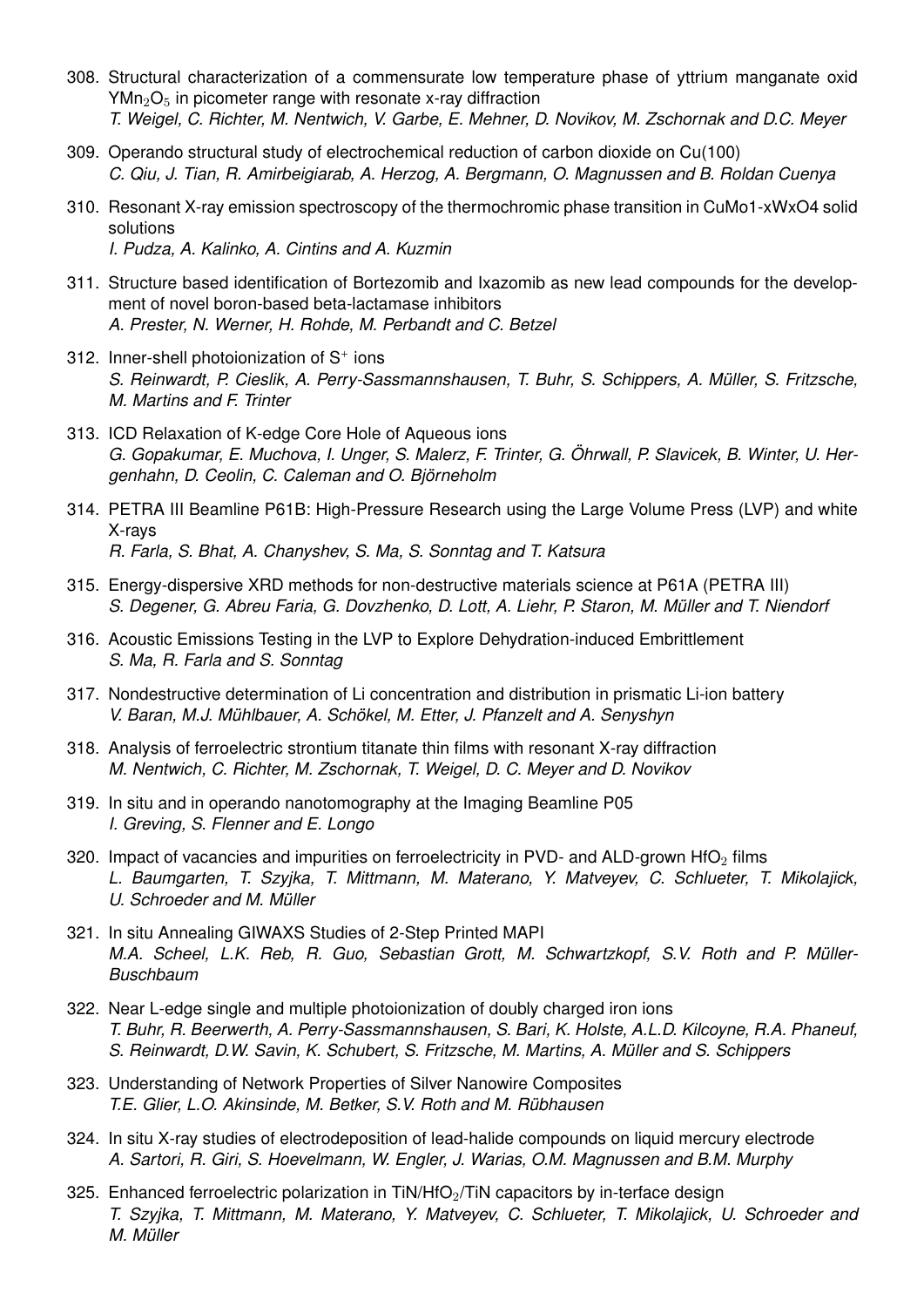- 326. Super-Resolution X-ray Holography *J. Soltau, M. Vassholz, M. Osterhoff and T. Salditt*
- 327. Fast Track Access and Remote Operation at P11 during the Corona Crisis *E. Crosas, S. Saouane, G. Pompidor, J. Meyer, B. Kistner, S. Chatziefthymiou and J. Hakanpää*
- 328. Magnetic x-ray standing waves *M. Kaminski, M. Tolkiehn and H. Schulz-Ritter ´*
- 329. High-Pressure Macromolecular Crystallography *J. Lieske, S. Saouane, S. Guenther, J. Meyer, T. Pakendorf, B. Reime, E. Crosas, J. Hakanpaeae, J. Sieg, M. Rarey, A.G. Gabdulkhakov, G.K. Selikhanov, H.N. Chapman and A. Meents*
- 330. Multiple Photodetachment of Silicon Anions *A. Perry-Sassmannshausen, T. Buhr, M. Martins, A. Müller, S. Reinwardt, F. Trinter, S. Fritzsche and S. Schippers*
- 331. Thermally-Induced Growth of Silver Nanoparticles on Nanocellulose Templates *C.J. Brett, W. Ohm, B. Fricke, T. Laarmann, V. Körstgens, P. Müller-Buschbaum, L.D. Söderberg and S.V. Roth*
- 332. Dynamics of Protein Solutions studied by SAXS-XPCS *M. Akhundzadeh, H. Rahmann, A. Girelli, A. Ragulskaya, Nafisa Begam, A. Al-Massodi, C. Lovato, M. Reiser, F. Westermeier, M. Sprung, C. Gutt, F. Zhang and F. Schreiber*
- 333. Performance of the two-branch soft x-ray beamline P04 at PETRA III *M. Hoesch, J. Seltmann, K. Bagschik, J. Buck, M.-J. Huang, F. Scholz, J. Seltmann, F. Trinter and J. Viefhaus*
- 334. PtyNAMi: ptychographic nano-analytical microscope *A. Schropp, R. Döhrmann, S. Botta, D. Brückner, M. Kahnt, M. Lyubomirskiy, C. Ossig, M. Scholz, M. Seyrich, M.E. Stuckelberger, P. Wiljes, F. Wittwer, J. Garrevoet, G. Falkenberg, Y. Fam, T.L. Sheppard, J.-D. Grunwaldt and C.G. Schroer*
- 335. Cochleate structures by SAXS *P. Garidel and S. Funari*
- 336. Structural characterization of ClpP and PBPs from *Staphylococcus epidermidis* central and vital enzymes in bacterial virulence and stress survival and antibiotic resistance *M. Schwinzer, B. Alves França, M. Perbandt and C. Betzel*
- 337. Pilot project microbeam irradiation in ex-vivo functional esophageal samples *B. Frerker, E. Schültke, S. Fiedler, F. Lange, K. Porath, F. Wilde, J. Moosmann, G. Hildebrandt and T. Kirschstein*
- 338. In-situ synchrotron X-ray diffraction of the additively manufactured AlSi10Mg alloy: microscopic strains and stresses and dislocation density *X.X. Zhang, A. Lutz, H. Andrä, M. Lahres, W.M. Gan, E. Maawad and C. Emmelmann*
- 339. Structural investigations of mixed anionic rare-earth and transition metal chalogenide oxides *C. Benndorf*
- 340. Layer-by-layer Spray Coating of Cellulose Nanofibrils and Silver Nanoparticles for Hydrophilic Interfaces *Q. Chen, C.J. Brett, A. Chumakov, M. Gensch, M. Schwartzkopf, V. Körstgens, L.D. Söderberg, A. Plech, P. Zhang, P. Müller-Buschbaum and S.V. Roth*
- 341. P03/MiNaXS current status and future plans *MiNaXS team*
- 342. Real-Time GISAXS during Sputter Deposition *M. Schwartzkopf, M. Gensch and S.V. Roth*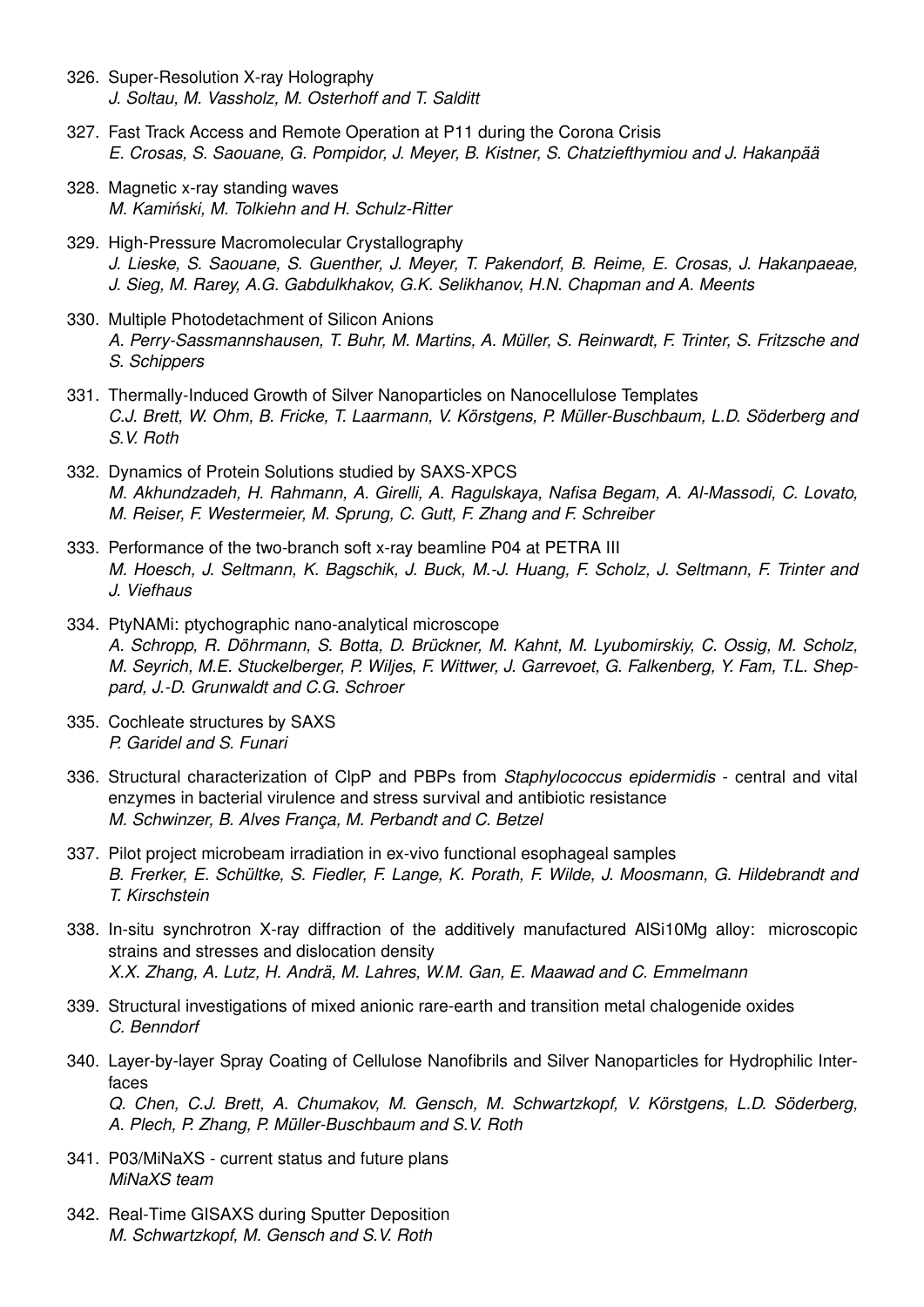- 343. Resonant X-ray diffraction spectroscopy: high-temperature measurements on the precursors  $(Co,Ni, Mn)O_x(OH)_y$ *A. Khadiev, W. Hua, S. Indris, B. Schwarz, D. Novikov, M. Knapp and C. Richter*
- 344. PETRA III: Advanced Applications of Synchrotron Radiation *O. Seeck, H.-C. Wille and C. Schroer on behalf of the PETRA III groups*
- 345. Sputter deposition of Ag on nanostructured PMMA-b-P3HT copolymer thin films *M. Gensch, M. Schwartzkopf, C. Brett, S. Schaper, L. Kreuzer, A.-L. Oechsle, W. Chen, S. Liang, N. Li, J. Drewes, O. Polonskyi, T. Strunskus, F. Faupel, P. Müller-Buschbaum and S. Roth*
- 346. Luminescent properties and energy transfer processes in Ca3Tb1-xCex(PO4)3 (x=0-1) orthophosphates under synchrotron radiation excitation *T. Zorenko, V. Gorbenko and Yu. Zorenko*
- 347. Exploring the Phase Transformation of a Single Non-FCC Gold Nanocrystal by Scanning X-ray Diffraction Microscopy *C. Sow, A. Sarma, A. Schropp, D. Dzhigaev, T.F. Keller, C.G. Schroer, M.K. Sanyal and G.U. Kulkarni*
- 348. Pressure induced structural transformation of Ta-doped HfO<sub>2</sub> *S. Pathak, P. Das, M. Sahu, K.L. Pandey, G. Mandal and G.R. Patkare*
- 349. The stability of subducted glaucophane with the Earth's secular cooling *Y. Bang, H. Hwang, T. Kim, H. Cynn, Y. Park, H. Jung, C. Park, D. Popov, V.B. Prakapenka, L. Wang, H.-P. Liermann, T. Irifune, H.-K. Mao and Y. Lee*
- 350. Human antibacterial peptides modify the structure of lipid monolayers upon interfacial adsorption *B. Klösgen, C. Shen, T. Gutsmann, C. Nehls and L. Paulowski*
- 351. Effect of Gd solute on tensile properties and deformation behavior of Mg-xGd-0.12 Zr alloy *L. Yang, Y. Huang, W. Gan, E. Maawadb, N. Schellb and N. Hort*
- 352. Microscopic pathways for stress relaxation in repulsive colloidal glasses *F. Dallari, A. Martinelli, F. Caporaletti, M. Sprung, G. Grübel and G.Monaco*
- 353. TEM-SAXS-XCCA approach for structure determination of plasmonic supercrystals *F. Schulz, F. Westermeier, F. Dallari, V. Markmann, H. Lange, G. Grübel and F. Lehmkühler*
- 354. In-situ spraying of Colloids on Cellulose Nanofibers *C. Harder, M. Betker, C. Brett, A. Chumakov, M. Schwartzkopf, P. Müller-Buschbaum and S. Roth*
- 355. MagStREXS: a Crystallographic Software for Magnetic Structure Determination from Resonant Magnetic X-ray Diffraction Data *P.J. Bereciartua, J. Rodríguez-Carvajal and S. Francoual*
- 356. Topological Insulator/Ferromagnet Heterostructures Sample Design and First Photoelectron Spectroscopy Results *S. Marotzke, A. Philippi-Kobs, L. Müller, M. Kalläne, J. Buck, S.K. Mahatha, W. Roseker, M. Riepp, S. Hesselmann, N. Huse, K. Rossnagel and G. Grübel*
- 357. X-ray diffraction of extremely bent single nanowires *A. Davtyan, D. Kriegner, V. Holy, A. AlHassan, R.B. Lewis, S. McDermott, L. Geelhaar, D. Bahrami, T. Anjum, Z. Ren, C. Richter, D. Novikov, J. Müller, B. Butz and U. Pietsch*
- 358. Advance Single crystal X-ray diffraction at P24 *L. Noohinejad and M. Tolkiehn*
- 359. Analysis of residual stress and microstructur in additively manufactured AlSi10Mg *M.A. Nielsen, D. Lott, E. Maawad, P. Staron and M. Müller*
- 360. Advanced X-Ray Absorption Spectroscopy at P64 Current Status and Future Projects *W.A. Caliebe, M. Görlitz, A. Kalinko, V. Murzin, M. Naumova, C. Schwan and A. Tayal*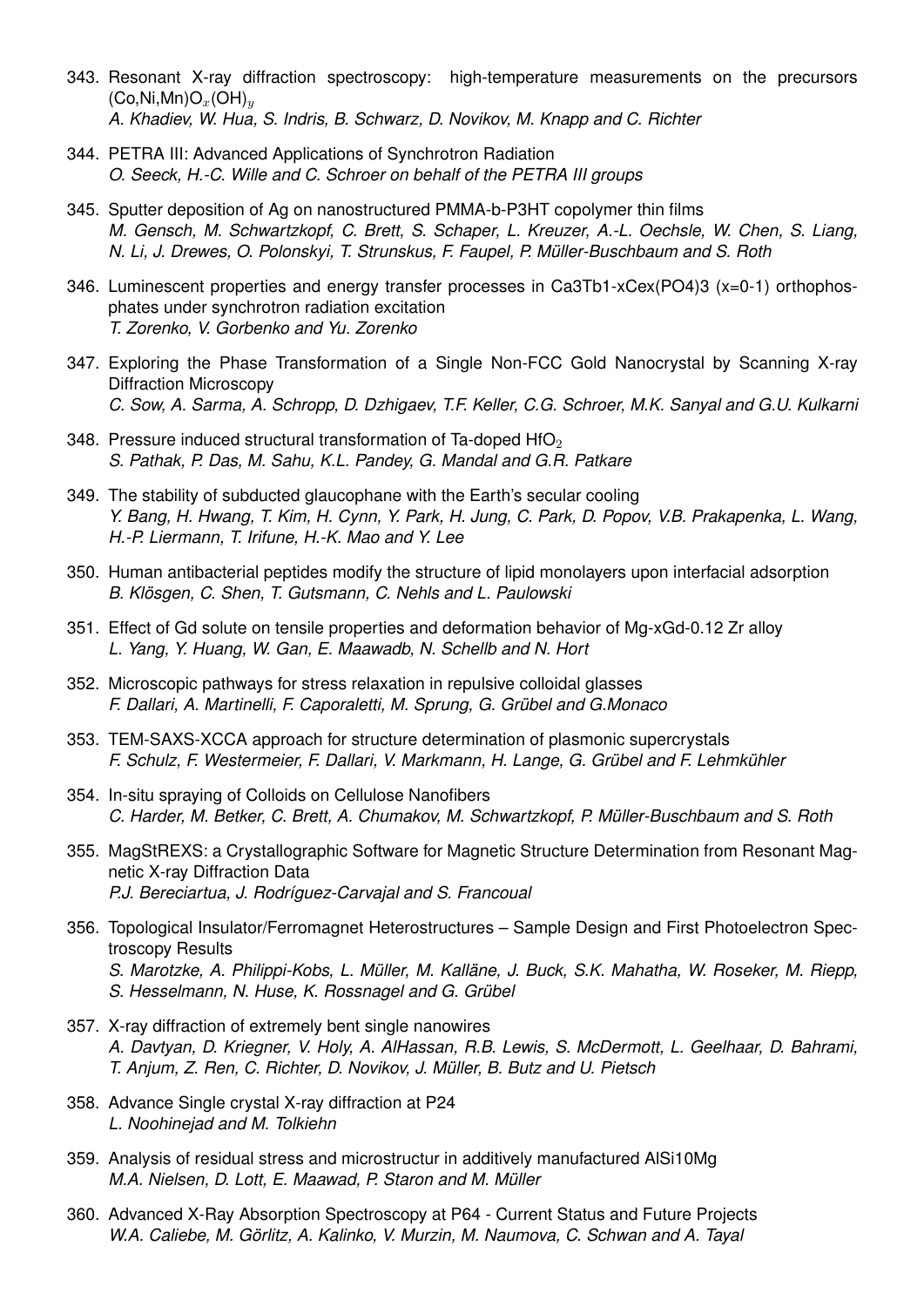- 361. Segmentation of High Resolution Phase Contrast X-ray Tomography Data *T. Jentschke, M. Eckermann and T. Salditt*
- 362. Biomedical Imaging @ GINIX: Preparing for PETRA IV *M. Osterhoff, M. Sprung and T. Salditt*
- 363. Detection of SARS-CoV-2 in human saliva using SAXS *A.L.C. Conceicao, X. Sun and S. Haas*
- 364. Current status of the EH1 endstation at the P06 Hard X-ray nanoprobe beamline *J. Garrevoet*
- 365. Implementation of an in situ environmental cell for in situ nanotomography of biological specimen at the imaging beamline P05 *M. Nopens, A. Krause, M. Ohlmeyer, S. Heldner, H. Köhm, J. Beruda and I. Greving*
- 366. X-ray absorption spectroscopy study of thermoelectric  $TiO<sub>2</sub>:Nb$  thin films *J.M. Ribeiro, F.C. Correia, A. Kuzmin, I. Jonane, M. Kong, A.R. Goñi, J.S. Reparaz, A. Kalinko, E. Welter and C.J. Tavares*
- 367. Néel Vector Induced Manipulation of Valence States in the Collinear Antiferromagnet Mn<sub>2</sub>Au *H.J. Elmers, S.V. Chernov, S.W. D'Souza, S.P. Bommanaboyena, S. Yu. Bodnar, K. Medjanik, S. Babenkov, O. Fedchenko, D. Vasilyev, S.Y. Agustsson, C. Schlueter, A. Gloskovskii, Yu. Matveyev, V.N. Strocov, Y. Skourski, L. Smejkal, J. Sinova, J. Minár, M. Kläui, G. Schönhense and M. Jourdan*
- 368. Resonant elastic x-ray scattering from Ruthenium 4d conducting states in the centrosymmetric skyrmion host Gd3Ru4Al12 *M. Hirschberger, L. Spitz, J. Bertinshaw, S. Francoual, B. Keimer, T.-H. Arima and Y. Tokura*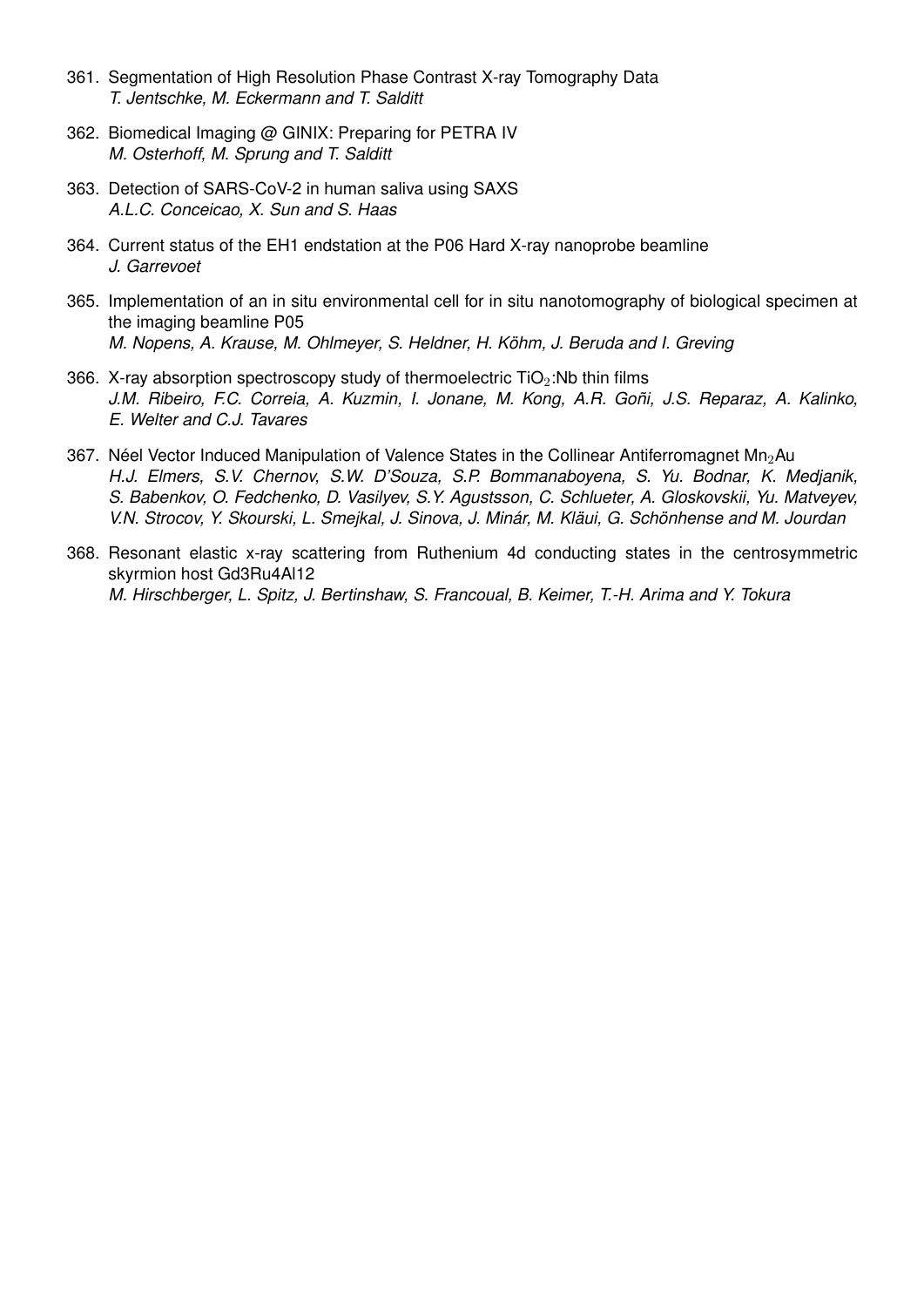# **IV Author Index (Submitting author only)**

(Submitting author and poster number)

| Abreu Faria, Guilherme      | 273      | Creutzburg, Marcus             | 178    |
|-----------------------------|----------|--------------------------------|--------|
| Agarwal, Naman              | 5        | Crosas Ubeda, Eva              | 327    |
| Akhundzadeh, Mohammad Sayed | 332      | D'souza, Aaron                 | 89     |
| Al-Masoodi, Ahmed           | 210      | Dallari, Francesco             | 9,352  |
| Alizadehfanaloo, Saba       | 272      | Dashwood, Cameron              | 144    |
| Alves França, Bruno         | 336      | Degener, Sebastian             | 315    |
| Amorese, Andrea             | 205      | Degenhardt, Markus             | 73     |
| Andaleeb, Hina              | 267      | Deiter, Carsten                | 11, 13 |
| Antonowicz, Jerzy           | 33       | Descamps, Adrien               | 45     |
| Aristov, Victor             | 221      | Doppler, Diandra               | 26     |
| Assalauova, Dameli          | 113      | Dovzhenko, Gleb                | 227    |
| Bagrov, Dmitry              | 159      | Dowek, Danielle                | 96     |
| Bakradze, Georgijs          | 132      | Dreimann, Matthias             | 80     |
| Banjafar, Mohammadreza      | 15       | Drzewiecka-Antonik, Aleksandra | 138    |
| Baran, Volodymyr            | 317      | Dubey, Krishna Kant            | 286    |
| Baranov, Viktor             | 293      | Duchna, Monika                 | 120    |
| Baranova, Iuliia            | 92       | Dutta, Moinak                  | 300    |
| Bartosiewicz, Karol         | 97       | Dzhigaev, Dmitry               | 87     |
| Battistelli, Riccardo       | 228      | Dziarzhytski, Siarhei          | 74     |
| Bellisario, Alfredo         | 174      | Eckermann, Dennis              | 54     |
| Benndorf, Christopher       | 339      | Eckermann, Marina              | 201    |
| Berberich, Tim              | 8        | Egorov, Alexey                 | 37     |
| Bereciartua, Pablo J.       | 355      | Eliah Dawod, Ibrahim           | 38     |
| Bernát, Ondrej              | 24       | Elmers, Hans-Joachim           | 367    |
| Bernitt, Sven               | 271      | Engel, Robin Yoel              | 82     |
| Bertram, Florian            | 280      | Erbes, Elisabeth               | 285    |
| Biswas, Naireeta            | 212, 213 | Erk, Benjamin                  | 69     |
| Błachucki, Wojciech         | 162      | Erko, Alexei                   | 112    |
| Blasetti, Cecilia           | 169      | Espinoza, Shirly               | 158    |
| Boemer, Christina           | 307      | Fanselow, Rafał                | 147    |
| Brehm, Wolfgang             | 177      | Farla, Robert                  | 314    |
| Brett, Calvin               | 331      | Feinberg, Alexandra            | 48     |
| Brinker, Manuel             | 274      | Flucke, Gero                   | 61     |
| Brockhauser, Sandor         | 95       | Francoual, Sonia               | 281    |
| Bromberger, Hubertus        | 75       | Fritzsche, Stephan             | 137    |
| Bueno, Moises               | 287      | Frohn, Jasper                  | 189    |
| Buhr, Ticia                 | 322      | Galchenkova, Marina            | 148    |
| Burchert, Jan-Philipp       | 136      | Gang, Seung-gi                 | 83     |
| Bykova, Elena               | 190      | Garidel, Patrick               | 335    |
| Caliebe, Wolfgang           | 360      | Garrevoet, Jan                 | 364    |
| Cao, Wei                    | 251      | Gawlitza, Peter                | 259    |
| Cao, Yue                    | 25       | Gawne, Thomas                  | 131    |
| Carnis, Jerome              | 301      | Gensch, Marc                   | 345    |
| Chardonnet, Valentin        | 70       | Gerasimova, Natalia            | 17     |
| Chaturvedi, Smita           | 102      | Giri, Rajendra Prasad          | 249    |
| Chayanun, Lert              | 237      | Gleissner, Robert              | 211    |
| Chen, Qing                  | 340      | Glier, Tomke Eva               | 323    |
| Chen, Wei                   | 305      | Gopakumar, Geethanjali         | 313    |
| Chen, Zhijiang              | 84       | Gorbenko, Vitalii              | 122    |
| Conceicao, Andre            | 167, 363 | Gorelova, Daria                | 108    |
| Correa, Jonathan            | 94       | Goy, Claudia                   | 117    |
|                             |          |                                |        |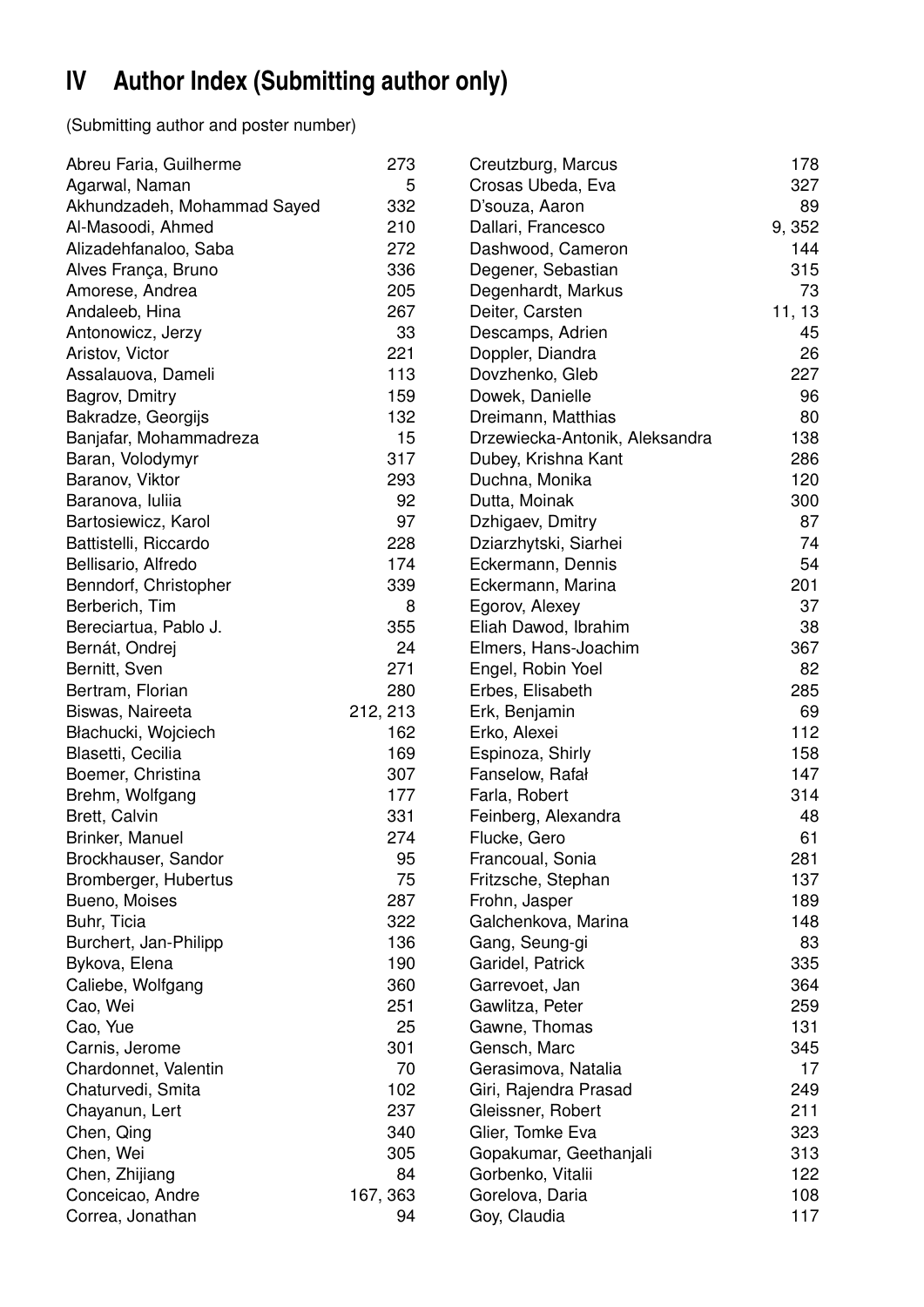| Grauer, Maxim          | 268   | Koliyadu, Jayanath      | 23       |
|------------------------|-------|-------------------------|----------|
| Greving, Imke          | 319   | Kononikhina, Victoria   | 269      |
| Grote, Lukas           | 263   | Kotlov, Aleksei         | 303      |
| Grychtol, Patrik       | 51    | Kozlovskaya, Liubov     | 34       |
| Gryzlova, Elena        | 163   | Kozyr, Elizaveta        | 90       |
| Guda, Alexander        | 49,50 | Ksenzov, Dmitriy        | 128      |
| Günther, Daniel        | 239   | Kudryavtsev, Aleksandr  | 85       |
| Gupta, Ajay            | 289   | Küspert, Julia          | 193      |
| Haas, Sylvio           | 254   | Kuila, Manik            | 297      |
| Hagemann, Johannes     | 7     | Kuschel, Timo           | 186      |
| Harder, constantin     | 354   | Kutnyakhov, Dmytro      | 78       |
| Harich, Jessica        | 88    | Kuzmin, Alexei          | 366      |
| Harmand, Marion        | 171   | Ladd Parada, Marjorie   | 204      |
| Heber, Michael         | 65    | Lapkin, Dmitrii         | 290, 291 |
| Heger, Julian Eliah    | 157   | Laurus, Torsten         | 55       |
| Heighway, Patrick      | 146   | Le Guyader, LoÃŕc       | 36       |
| Henkel, Alessandra     | 246   | Lee, Dan Bi             | 168      |
| Hergenhahn, Uwe        | 187   | Lee, Yongjae            | 10, 349  |
| Hirschberger, Max      | 368   | Lehmkuehler, Felix      | 134, 353 |
| Hoeppe, Hannes Paul    | 31    | Li, Nian                | 245      |
| Hoesch, Moritz         | 333   | Li, Xiangkun            | 109      |
| Hövelmann, Svenja      | 247   | Li, Xin                 | 152      |
| Hofmann, Luisa         | 111   | Lienert, Ulrich         | 229      |
| Holzmeier, Fabian      | 115   | Lieske, Julia           | 329      |
| Huang, Meng-Jie        | 194   | Lipp, Vladimir          | 176      |
| Hussain, Zainab        | 258   | Liss, Klaus-Dieter      | 294      |
| Ignatenko, Alexandr    | 32    | Liu, Fang               | 105      |
| Ikonnikova, Kseniia    | 133   | Loemker, Patrick        | 265, 266 |
| Ivanov, Rosen          | 81    | Lohse, Leon Merten      | 91       |
| Ivanova, Anna          | 235   | Lübke, Jannik           | 110      |
| Jentschke, Thomas      | 361   | Luin, Uroš              | 292      |
| Jiang, Xinyu           | 125   | Ma, Shuailing           | 316      |
| Jo, Wonhyuk            | 232   | Mall, Abhishek          | 16       |
| Jordt, Philipp         | 230   | Mandal, Suddhasattwa    | 135      |
| Kalinko, Aleksandr     | 304   | Marchuk, Vasyl          | 208      |
| Kamiński, Michał       | 328   | Mardegan, Jose          | 270      |
| Kang, Jia-Jhen         | 240   | Markmann, Verena        | 262      |
| Karina, Aigerim        | 202   | Marotzke, Simon         | 356      |
| Karnbach, Oliver       | 14    | Marras, Alessandro      | 140      |
| Kazarian, Karina       | 28    | Martin-Garcia, Jose M   | 18       |
| Keller, Thomas         | 114   | Martins, Michael        | 234      |
| Khadiev, Azat          | 217   | Mazalova, Victoria      | 101, 298 |
| Kharitonov, Konstantin | 63    | Mazumder, Parichita     | 116      |
| Khubbutdinov, Ruslan   | 12    | Mazza, Tommaso          | 35       |
| Kierspel, Thomas       | 1     | Medvedev, Nikita        | 180      |
| Kim, Young Yong        | 93    | Mehrjoo, Masoud         | 68       |
| Kimberg, Victor        | 175   | Mercadier, Laurent      | 3        |
| Kirpichnikov, Mikhail  | 98    | Mercurio, Giuseppe      | 4        |
| Kiselev, Maksim        | 123   | Milov, Igor             | 179      |
| Klimova, Nataliya      | 103   | Modregger, Peter        | 188      |
| Klösgen, Beate         | 350   | Molodtsova, Olga        | 222      |
| Klose, Christopher     | 43    | Moore, James            | 44       |
| Klumpp, Stephan        | 161   | Moryachkov, Roman       | 226      |
| Knoska, Juraj          | 2     | Mudryk, Karen           | 250      |
| Ko, Chia-Hsin          | 216   | Müller, Martina         | 320      |
| Körstgens, Volker      | 199   | Müller-Buschbaum, Peter | 295      |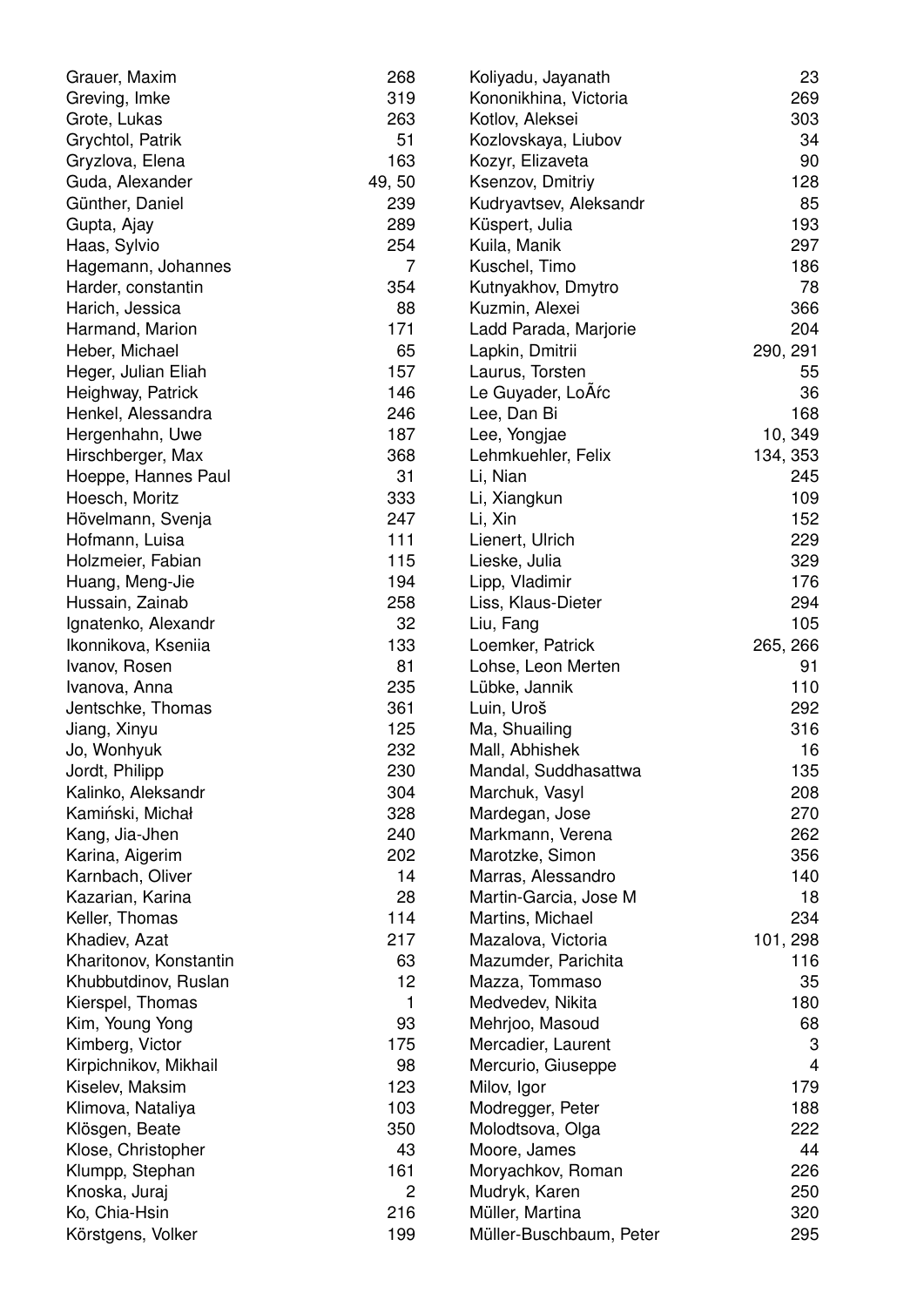| Nentwich, Melanie                | 318      | Schaeper, Jannis              | 196      |
|----------------------------------|----------|-------------------------------|----------|
| Neverov, Vyacheslav              | 139      | Schaper, Simon Jakob          | 253      |
| Nielsen, Marc-AndrAl'            | 359      | Scheel, Manuel                | 321      |
| Nikolova, Marina                 | 299      | Schiesaro, Irene              | 233      |
| Noohinejad, Leila                | 358      | Schlueter, Christoph          | 219      |
| Nopens, Martin                   | 365      | Schmidtchen, Silja            | 20       |
| Novikov, Dmitri                  | 207      | Schraut, Katharina            | 260      |
| Novoseletsky, Valery             | 170      | Schropp, Andreas              | 334      |
| Oberthuer, Dominik               | 243      | Schültke, Elisabeth           | 337      |
| Omlor, Andreas                   | 185      | Schuh, Michael                | 106      |
| Osterhoff, Markus                | 362      | Schulze, Kai Sven             | 53       |
| Palnati, Vamsee Krishna          | 214      | Schwartzkopf, Matthias        | 341, 342 |
| Palutke, Steffen                 | 71,72    | Schwinzer, Martin             | 145      |
| Pan, Rui                         | 79       | Schwob, Lucas                 | 306      |
| Panchwanee, Anjali               | 223      | Seeck, Oliver                 | 344      |
| Panday, Utsav                    | 100      | Seltmann, Joern               | 264      |
| Papadopoulou, Christina          | 76       | Shabalin, Anatoly             | 282      |
| Pathak, Santanu                  | 348      | Shaitan, Konstantin           | 126      |
| Patra, Kajwal                    | 154      | Shakya, Yashoj                | 141      |
| Pennicard, David                 | 288      | Shapovalova, Svetlana         | 181      |
| Peresypkina, Eugenia             | 197      | Shi, Hailong                  | 283      |
| Perry-Sassmannshausen, Alexander | 330      | Shipilin, Mikhail             | 279      |
| Peschel, Jasper                  | 62       | Shokeen, Vishal               | 64       |
| Petz, Dominik                    | 238      | Singh, Anupam Kumar           | 256      |
| Pfau, Bastian                    | 19       | Skorynina, Alina              | 173      |
| Pietsch, Ullrich                 | 357      | Slyamov, Azat                 | 296      |
| Plückthun, Christian             | 236      | Smekhova, Alevtina            | 119      |
| Pompidor, Guillaume              | 215      | Sokolova, Olga                | 86       |
| Popielarski, Pawel               | 277      | Soltau, Jakob                 | 326      |
| Potorochin, Dmitrii              | 244      | Stan, Claudiu                 | 124      |
| Prajapat, Deepak                 | 203      | Stańczyk, Wiktoria            | 164      |
| Prester, Andreas                 | 311      | Stransky, Michal              | 166      |
| Pretzsch, Rebecca                | 224      | Sukharnikov, Vladislav        | 150      |
| Pudza, Inga                      | 310      | Surampalli, Akash             | 192      |
| Qiu, Canrong                     | 309      | Svetina, Cristian             | 57       |
| Raja Somu, Dawn                  | 195      | Szamota-Leandersson, Karolina | 153      |
| Ramin Moayed, Mehdi              | 172      | Szlachetko, Jakub             | 30       |
| Randolph, Lisa                   | 22       | Szyjka, Thomas                | 325      |
| Reb, Lennart                     | 252      | Tasca, Kelin                  | 58       |
| Reichardt, Marius                | 209      | Tavani, Francesco             | 155      |
| Reiser, Mario                    | 52       | Thielemann-Kühn, Nele         | 29       |
| Ren, Zhe                         | 275      | Timmermann, Sonja             | 278      |
| Reuner, Marvin                   | 160      | Tkachenko, Victor             | 149      |
| Richter, Carsten                 | 343      | Tober, Steffen                | 255      |
| Riedel, Mirko                    | 206      | Trebushinin, Andrei           | 129      |
| Ristau, Uwe                      | 302      |                               | 312      |
|                                  |          | Trinter, Florian              |          |
| Rivas, Daniel E.                 | 59,60    | Trippel, Sebastian            | 182, 183 |
| Roarty, Kat                      | 118, 127 | Trost, Fabian                 | 56       |
| Rodriguez-Fernandez, Angel       | 99       | Turenne, Diego                | 42       |
| Romanyuk, Oleksandr              | 257      | USOLTSEV, OLEG                | 191      |
| Roseker, Wojciech                | 231      | Usov, Valentin                | 242      |
| Rosigkeit, Jan                   | 248      | Utica, Gianlorenzo            | 225      |
| Rossi, Thomas                    | 142      | Valerio, Joana                | 27       |
| Roth, Friedrich                  | 67, 220  | Vidal, Franck                 | 143      |
| Sarma, Abhisakh                  | 347      | Virovets, Alexander           | 184      |
| Sartori, Andrea                  | 324      | Voronkov, Roman               | 156      |